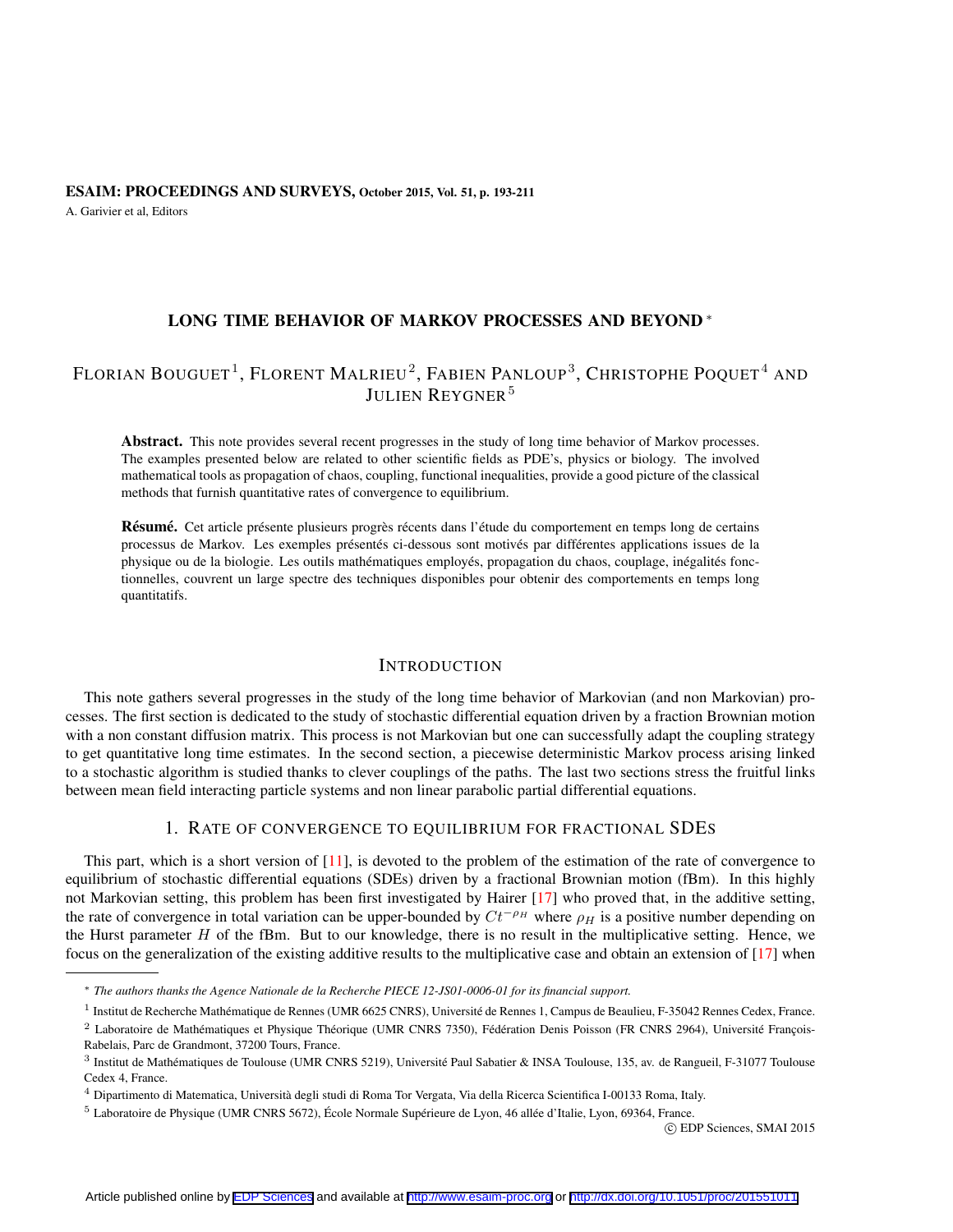*H >* 1/2. The main novelty of this work is a development of some Foster-Lyapunov techniques in this non-Markovian setting, which allows us to put in place an asymptotic coupling scheme as that of [\[17\]](#page-17-1) without resorting to deterministic contracting properties.

### 1.1. Introduction

We deal with an  $\mathbb{R}^d$ -valued process  $(X_t)_{t\geq 0}$  which is a solution to the following SDE

<span id="page-1-0"></span>
$$
dX_t = b(X_t)dt + \sigma(X_t)dB_t
$$
\n<sup>(1)</sup>

where  $b: \mathbb{R}^d \to \mathbb{R}^d$  and  $\sigma: \mathbb{R}^d \to \mathbb{M}_{d,d}$  are (at least) continuous functions, and where  $\mathbb{M}_{d,d}$  is the set of  $d \times d$  real matrices. In [\(1\)](#page-1-0),  $(B_t)_{t\geq 0}$  is a *d*-dimensional fBm with Hurst parameter  $H \in (\frac{1}{2}, 1)$ . Note that under some Hölder regularity assumptions on the coefficients (see *e.g.* [\[31\]](#page-18-0) for background), (strong) existence and uniqueness hold for the solution to [\(1\)](#page-1-0) starting from  $x_0 \in \mathbb{R}^d$ .

Introducing the Mandelbrot-Van Ness representation of the fractional Brownian motion,

$$
B_t = \alpha_H \int_{-\infty}^0 (-r)^{H-\frac{1}{2}} \left( dW_{r+t} - dW_r \right), \quad t \ge 0,
$$
\n(2)

where  $(W_t)_{t\in\mathbb{R}}$  is a two-sided  $\mathbb{R}^d$ -valued Brownian motion and  $\alpha_H$  is a normalization coefficient depending on *H*,  $(X_t, (B_{s+t})_{s\leq 0})_{t\geq 0}$  can be realized through a Feller transformation  $(Q_t)_{t\geq 0}$  on the product space  $\mathbb{R}^d \times W$  where W is a suitable Hölder-type space on  $(-\infty, 0]$  (we refer to [\[18\]](#page-17-2) for more rigorous background on this topic). In particular, an initial distribution of this dynamical system is a distribution  $\mu_0$  on  $\R^d\times\mathcal{W}.$  With probabilistic words, an initial distribution is the distribution of a couple  $(X_0, (B_s)_{s \leq 0})$  where  $(B_s)_{s \leq 0}$  is an  $\mathbb{R}^d$ -valued fBm on  $(-\infty, 0]$ .

Then, such an initial distribution is classically called an invariant distribution if it is invariant by the transformation  $Q_t$  for every  $t \geq 0$ . However, the concept of uniqueness of invariant distribution is slightly different from the classical setting. Actually, if  $\bar{Q}\mu$  stands for the distribution of the whole process  $(X_t^{\mu})_{t\geq0}$  with initial distribution  $\mu$ , one says that uniqueness of the invariant distribution holds if the stationary regime is unique (in other words, this concept of uniqueness corresponds to the classical one conditioned by the equivalence relation:  $\mu \sim \nu \iff Q\mu \sim Q\nu$ , see [\[18\]](#page-17-2) for background). We refer to [\[17](#page-17-1)[–19\]](#page-17-3) for criteria of uniqueness in different settings: additive noise, multiplicative noise with *H >* 1*/*2 and multiplicative noise with  $H \in (1/3, 1/2)$  in the last one (in an hypoelliptic context).

The additive result of [\[17\]](#page-17-1) is obtained by a coupling strategy that we briefly recall here. Classically, coupling two paths issued of  $\mu_0$  and  $\mu$  where the second one denotes an invariant distribution of  $(Q_t)_{t\geq0}$  consists in finding a stopping time  $\tau_{\infty}$  such that  $(X_{t+\tau_{\infty}}^{\mu_0})_{t\geq 0} = (X_{t+\tau_{\infty}}^{\mu})_{t\geq 0}$  (so that the rate of convergence in total variation can be derived from some bounds on  $\mathbb{P}(\tau_{\infty} > t)$ ,  $t \geq 0$ ). Now, let us detail the strategy. First, one classically waits that the paths get close. Then, at each trial, the coupling attempt is divided in two steps. First, one tries in Step 1 to stick the positions on an interval of length 1. Then, in Step 2, one tries to ensure that the paths stay stuck until  $+\infty$ . Actually, oppositely to the Markovian case where the paths stay naturally together after a clustering (by putting the same noise on each coordinate), the main difficulty here is that, due to the memory, staying together is costly. In other words, this property can be ensured only with the help of a non trivial coupling of the noises. One thus talks of *asymptotic coupling*. If one of the two previous steps fails, we will begin a new attempt but only after a (long) waiting time which is called Step 3. During this step, one again waits that the paths get close but one also expects the memory of the coupling cost to vanish sufficiently in order to begin the new trial with a weak weight of the memory.

In the previous construction, the fact that  $\sigma$  is constant is fundamental for ensuring the two following properties:

- If two paths  $B^1$  and  $B^2$  of the fBm differ from a drift term, then two paths  $X^1$  and  $X^2$  of [\(1\)](#page-1-0) respectively directed by  $B<sup>1</sup>$  and  $B<sup>2</sup>$  also differ from a drift term, which allows in particular to use Girsanov Theorem to build the coupling in Step 1.
- Under some "convexity" assumptions on the drift apart from a compact set, two paths  $X<sup>1</sup>$  and  $X<sup>2</sup>$  directed by the same fBm (or more precisely, by two slightly different paths) get closer and the distance between the two paths can be controlled deterministically.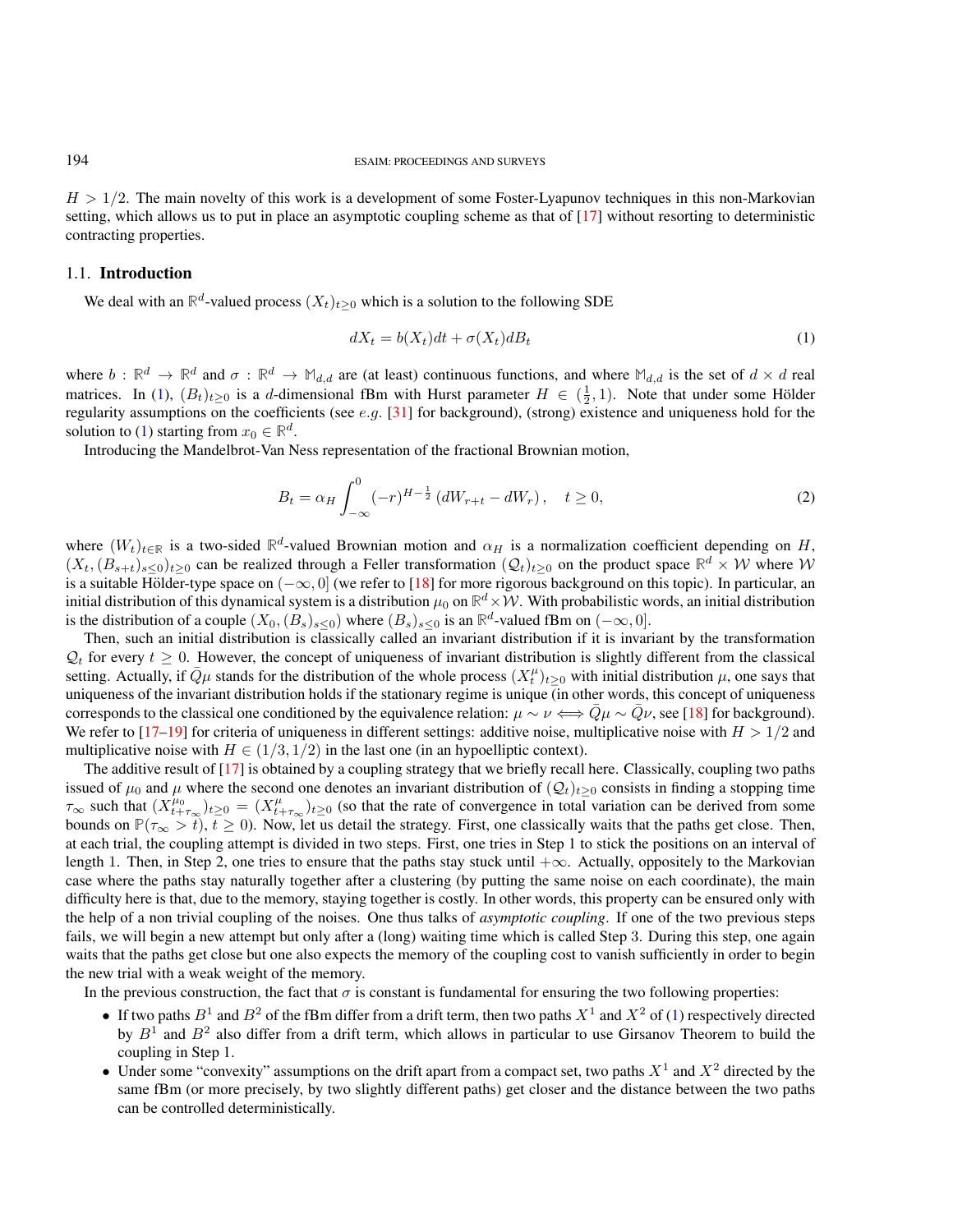In the current work,  $\sigma$  is not constant and the two above properties are no longer valid. The challenge then is to extend the applicability of the previous coupling scheme to such a situation. The replacement of each of the above properties requires us to deal with different (though related) difficulties. In order to be able to extend the Girsanov argument used in Step 1 to a non constant  $\sigma$ , we will restrain ourselves to diffusion coefficients for which some injective function of two copies of the process differs by a drift term whenever their driving fBm do. A natural assumption on  $\sigma$  granting the latter property is that  $x \mapsto \sigma^{-1}(x)$  is (well-defined and is) a Jacobian matrix. This will be the setting of the present paper.

As concerns a suitable substitution of the second lacking property, a natural (but to our knowledge so far not explored) idea is to try to extend Meyn-Tweedie techniques (see *e.g.* [\[10\]](#page-17-4) for background) to the fractional setting. More precisely, even if the paths do not get closer to each other deterministically, one could expect that some Lyapunov assumption could eventually make the two paths return in some compact set simultaneously. The main contribution of the present paper is to incorporate such a Lyapunov-type approach into the study of long-time convergence in the fractional diffusion setting. As one could expect, compared to the Markovian case, the problem is much more involved. Actually, the return time to a compact set after a (failed) coupling attempt does not only depend on the positions of the processes after it, but also on all the past of the fBm. Therefore, in order that the coupling attempt succeeds with lower-bounded probability, one needs to establish some controls on the past behavior of the fBms that drive the two copies of the process, conditionally to the failure of the previous attempts. This point is one of the main difficulties of the paper, since, in the corresponding estimates, we carefully have to take into account all the deformations of the distribution that previously failed attempts induce. Then, we show that after a sufficiently long waiting time, conditionally on previous fails the probability that the two paths be in a compact set and that the influence of past noise on the future be controlled, is lower-bounded. Bringing all the estimates together yields a global control of the coupling time and a rate of convergence which is similar to the one in [\[17\]](#page-17-1) in the additive noise case.

#### 1.2. Assumptions and Main Result

Remind that in the whole section it is assumed that  $H \in (1/2, 1)$ . We begin by a condition for the existence and uniqueness of solutions for  $(1)$ :

(**H**<sub>0</sub>): *b* is a locally Lipschitz and sublinear function and  $\sigma$  is a bounded  $(1 + \gamma)$ -Lipschitz continuous function with  $\gamma \in (\frac{1}{H} - 1, 1]$  (*i.e.*  $\sigma$  is a C<sup>1</sup>-function whose partial derivatives are bounded and globally  $\gamma$ -Hölder-continuous).

Before introducing the second assumption, let us give a definition. We say that a function  $V : \mathbb{R}^d \to \mathbb{R}$  is *essentially quadratic* if it is a positive  $C^1$ -function such that  $\nabla V$  is Lipschitz continuous and such that

$$
\liminf_{|x|\to\infty}\frac{V(x)}{|x|^2}>0\quad\text{ and }\quad|\nabla V|\leq C\sqrt{V}\quad(C>0).
$$

In order to ensure the existence of the invariant distribution, we now introduce a Lyapunov-stability assumption  $(\mathbf{H}_1)$ through such a function *V* :

 $(H_1)$ : There exists an essentially quadratic function  $V : \mathbb{R}^d \to \mathbb{R}$ , there exist some positive  $\beta_0$  and  $\kappa_0$  such that

$$
\forall x \in \mathbb{R}^d, \quad (\nabla V(x)|b(x)) \le \beta_0 - \kappa_0 V(x).
$$

Remark 1.1 (Comparison to the Markovian case). For the coupling strategy, the above assumption will be certainly used to ensure that the paths live in a compact set with a high probability. Note that in the classical diffusion setting, such a property holds with some less restrictive Lyapunov assumptions. Here, the assumptions  $(\mathbf{H_0})$  and  $(\mathbf{H_1})$  essentially allow us to consider only (attractive) drift terms whose growth is linear at infinity. This more restrictive condition can be understood as a consequence of the lack of martingale property for the integrals driven by fBms, which leads in fact to a more important contribution of the noise component.

Remark 1.2 (Comparison to previous results). In [\[17\]](#page-17-1), the corresponding assumption is a contraction condition out of a compact set: for any  $x, y$ ,  $(b(x) - b(y)|x - y) \le \beta_0 - \kappa_0 |x - y|^2$ . This means that even in the constant case, our work can cover some new cases. For instance, if  $d = 2$  and  $b(z) = -z - \rho \cos(\theta_z) z^{\perp}$  (where  $\rho \in \mathbb{R}$ ,  $\theta_z$  is the angle of *z* and  $z^{\perp}$  is its normal vector), Assumption (**H1**) holds whereas one can check that the contraction condition is not satisfied if *ρ >* 2.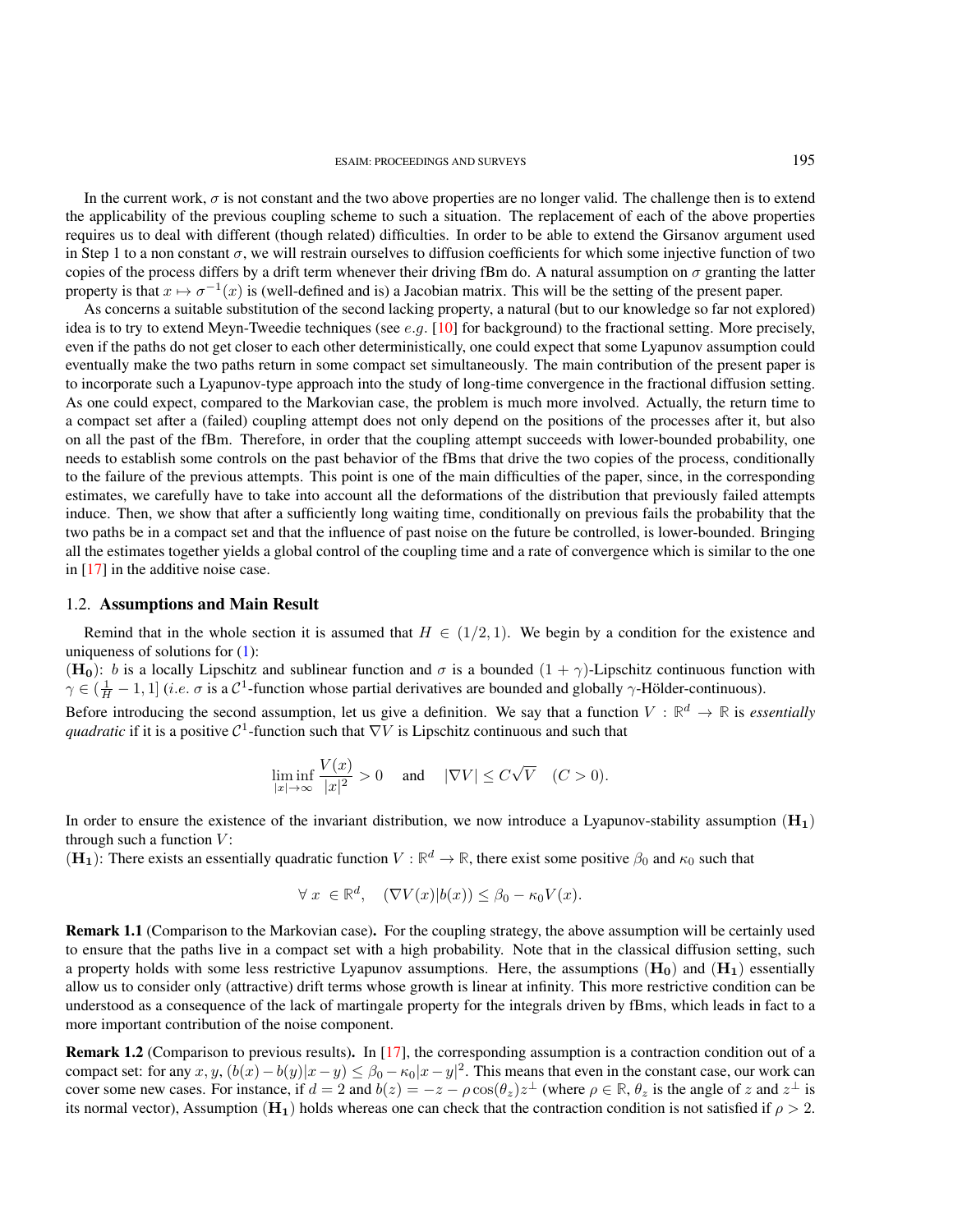When the paths are in this compact set, one tries classically to couple them with positive probability. But, as mentioned before, the specificity of the non-Markovian setting is that the coupling attempt generates a cost for the future (in a sense made precise later). In order to control this cost or more precisely in order to couple the paths with the help of a controlled drift term, we need to ensure the next assumption:

 $(\mathbf{H_2}) \forall x \in \mathbb{R}^d$ ,  $\sigma(x)$  is invertible and there exists a  $\mathcal{C}^1$ -function  $h = (h_1, \ldots, h_d) : \mathbb{R}^d \to \mathbb{R}^d$  such that the Jacobian matrix  $\nabla h = (\partial_{x_j} h_i)_{i,j \in \{1,...,d\}}$  satisfies  $\nabla h(x) = \sigma^{-1}(x)$  and such that  $\nabla h$  is a locally Lipschitz function on  $\mathbb{R}^d$ .

**Remark 1.3** (On the regularity of the diffusion matrix). Under  $(H_0)$  and  $(H_2)$ , h is a global  $C^1$ -diffeomorphism from  $\mathbb{R}^d$  to  $\mathbb{R}^d$ . Indeed, under these assumptions,  $\nabla h$  is invertible everywhere and  $x \mapsto [(\nabla h)(x)]^{-1} = \sigma(x)$  is bounded on  $\mathbb{R}^d$ . Then, the property (which will be important in the sequel), follows from the Hadamard-Lévy theorem (see e.g. [[35\]](#page-18-1)).

As mentioned before, the main restriction here is to assume that  $x \mapsto \sigma^{-1}(x)$  is a Jacobian matrix. However, note that there is no assumption on *h* (excepted smoothness). In particular,  $\sigma^{-1}$  does not need to bounded. This allows us to consider for instance some cases where  $\sigma$  vanishes at infinity.

Let us exhibit some simple classes of SDEs for which (**H2**) is fulfilled. First, it contains the class of non-degenerated SDEs for which each coordinate is directed by one real-valued fBm. More precisely, if for every  $i \in \{1, \ldots, d\}$ ,

$$
dX_t^i = b_i(X_t^1, \dots, X_t^d)dt + \sigma_i(X_t^1, \dots, X_t^d)dB_t^i
$$

where  $\sigma_i$ :  $\mathbb{R}^d \to \mathbb{R}$  is a  $\mathcal{C}^1$  positive function, Assumption  $(\mathbf{H}_2)$  holds. Now, let us also remark that since, for a given constant matrix,  $\nabla (Ph) = P \nabla h$ , we have the following equivalence:

 $\exists h$  such that  $\nabla h = \sigma^{-1} \Longleftrightarrow \exists \tilde{h}, \exists$  an invertible matrix P such that  $\sigma^{-1} = P \nabla \tilde{h}$ .

One deduces from this property that (**H2**) also holds true if:

$$
\sigma(x) = P\mathrm{Diag}\left(\sigma_1(x_1,\ldots,x_d),\ldots,\sigma_d(x_1,\ldots,x_d)\right)
$$

where *P* is a given invertible  $d \times d$ -matrix and for every  $i \in \{1, \ldots, d\}$   $\sigma_i$  has the same properties as before.

We are now able to state our main result. One denotes by  $\mathcal{L}((X_t^{\mu_0})_{t\geq0})$  the distribution of the process on the set  $\mathcal{C}([0,+\infty),\mathbb{R}^d)$  starting from an initial distribution  $\mu_0$  and by  $\overline{Q}\mu$  the distribution of the stationary solution (starting from an invariant distribution  $\mu$ ). The distribution  $\bar{\mu}_0(dx)$  denotes the first marginal of  $\mu_0(dx, dw)$ .

<span id="page-3-0"></span>**Theorem 1.4.** Let  $H \in (1/2, 1)$ . Assume  $(\mathbf{H_0})$ ,  $(\mathbf{H_1})$  and  $(\mathbf{H_2})$ . Then, existence and uniqueness hold for the invariant *distribution*  $\mu$  (up to equivalence). Furthermore, for every initial distribution  $\mu_0$  for which there exists  $r > 0$  such that  $\int |x|^r \bar{\mu}_0(dx) < \infty$ , for each  $\varepsilon > 0$  there exists  $C_{\varepsilon} > 0$  such that

$$
\|\mathcal{L}((X_{t+s}^{\mu_0})_{s\geq 0})-\bar{\mathcal{Q}}\mu\|_{\mathrm{TV}}\leq C_{\varepsilon}t^{-(\frac{1}{8}-\varepsilon)}.
$$

Remark 1.5. In the previous result, the main contribution is the fact that one is able to recover the rates of the additive case. Existence and uniqueness results are not really new. However, compared with the assumptions of [\[18\]](#page-17-2), one observes that when  $x \mapsto \sigma^{-1}(x)$  is a Jacobian matrix (assumption which does not appear in [\[18\]](#page-17-2)), our other assumptions are slightly less constraining. In particular, *b* is assumed to be locally Lipschitz and sublinear (instead of Lipschitz continuous) and, as mentioned before,  $x \mapsto \sigma^{-1}(x)$  does not need to bounded.

Some ingredients of the proof. The aim of this section is to give some ideas of the proof. As explained above, the scheme is similar to that of [\[17\]](#page-17-1). The starting point is to consider a couple  $(X, \tilde{X})$  of solutions to [\(1\)](#page-1-0) with respective driving fBms denoted by *B* and  $\tilde{B}$ . The underlying innovation processes are denoted by *W* and  $\tilde{W}$ . For the sake of simplicity, assume that  $X_0 = x \in \mathbb{R}^d$  and that the initial condition of  $\tilde{X}$  is the invariant distribution  $\mu$ . For every  $k \ge 1$ , denote by  $\tau_{k-1}$ , the starting time of the  $k^{th}$ -coupling attempt and by  $\Delta\tau_k$  its duration. If the coupling is successful, *X* and  $\tilde{X}$  get stuck after Step 1, *i.e.*  $\tau_{k-1} + 1$ . We thus define  $\tau_{\infty} := \tau_{k^* - 1} + 1$  where  $k^* := \inf\{k \geq 1, \Delta \tau_k = +\infty\}$ . By construction,

$$
\forall t \geq 0, \quad \|\mathcal{L}((X_{t+s}^{\mu_0})_{s\geq 0}) - \bar{\mathcal{Q}}\mu\|_{\mathrm{TV}} \leq \mathbb{P}(\tau_{\infty} > t).
$$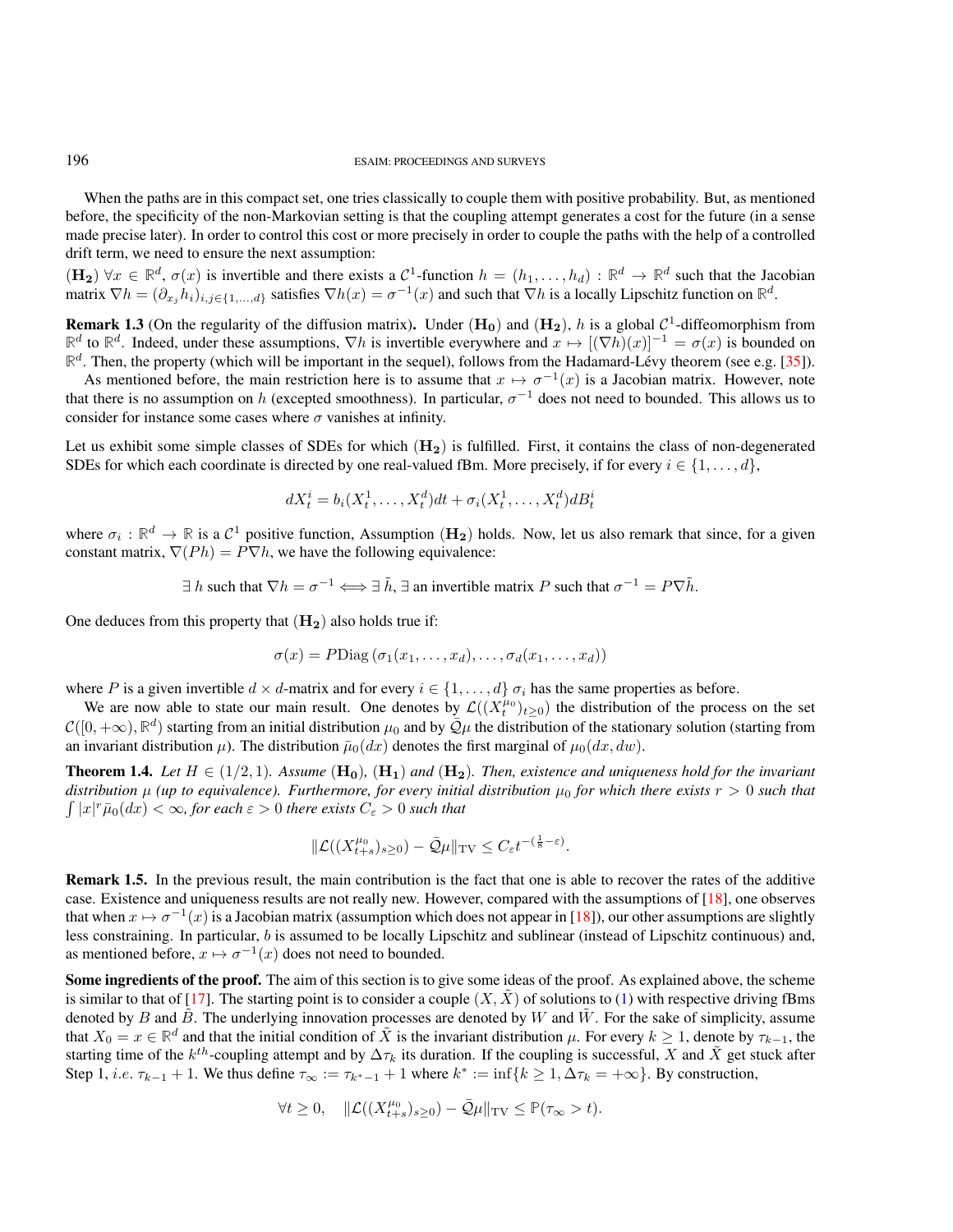Furthermore, using that

$$
\forall t \geq 1, \quad \mathbb{P}(\tau_{\infty} > t - 1) = \mathbb{P}(\tau_0 + \sum_{k=1}^{+\infty} \Delta \tau_k \mathbb{1}_{k^* > k} > t),
$$

it can be shown (see [\[11\]](#page-17-0), section 5) that the problem can be more or less reduced to the control (uniform in *k*) of :

$$
\mathbb{P}(\Delta \tau_k < +\infty | \Delta \tau_{k-1} < +\infty, \mathcal{F}_{\tau_{k-1}}) \quad \text{and} \quad \mathbb{E}[|\Delta \tau_k|^p |\Delta \tau_k, \mathcal{F}_{\tau_{k-1}}]
$$

where  $(\mathcal{F}_t)_{t\geq0}$  is the usual augmentation of  $((\sigma(W_s, \tilde{W}_s))_{s\leq t})_{t\geq0}$  and  $p\in(0,1)$  is a real that one will try to maximize (as suggested by Theorem [1.4,](#page-3-0) this expectation will be finite as soon as  $p < 1/8$ ).

 $(K, \alpha)$ -admissibility. The quantities defined previously can be controlled only if the positions of each component and the past of their noise satisfy some conditions at the beginning of the attempt. One will talk about  $(K, \alpha)$ -admissibility. In order to define this concept, we now assume that *W* and  $\tilde{W}$  differ from a drift term denoted by  $g_w : dW_t = d\tilde{W}_t + g_w(t)dt$ . The function *g<sup>w</sup>* will be supposed to be null before *τ*0, *i.e.* before the first attempt and also during Step 3. In order to quantify the impact of  $g_w$  on the future attempts, one introduces an operator  $\mathcal{R}_T$  defined (when it makes sense) by: for all  $T \geq 0$  and for all  $g : \mathbb{R} \to \mathbb{R}$ 

$$
(\mathcal{R}_T g)(t) = \int_{-\infty}^0 \frac{t^{\frac{1}{2}-H}(T-s)^{H-\frac{1}{2}}}{t+T-s} g(s)ds, \quad t \in (0, +\infty).
$$

The admissibility condition can be then defined as follows:

**Definition 1.6.** Let *K* and  $\alpha$  be some positive numbers and  $\tau$  be a  $(\mathcal{F}_t)_{t>0}$ -stopping time. One says that the system is  $(K, \alpha)$ -admissible at time  $\tau$  if  $\tau(\omega) < +\infty$  and if  $(X_\tau^1(\omega), X_\tau^2(\omega), (W^1(\omega), W^2(\omega))_{t \leq \tau})$  satisfies :

<span id="page-4-0"></span>
$$
\sup_{T\geq 0} \int_0^{+\infty} (1+t)^{2\alpha} |(\mathcal{R}_T g_w^{\tau})(t)|^2 dt \leq 1 \quad \text{where } g_w^{\tau}(\cdot) = g_w(\cdot + \tau)
$$
\n(3)

is the shift of drift term between *W* and  $\tilde{W}$ , and if  $(X_{\tau}^1(\omega), X_{\tau}^2(\omega), (W^1(\omega), W^2(\omega))_{t \leq \tau}) \in \Omega_{K, \alpha, \tau}$  where

$$
\Omega_{K,\alpha,\tau} := \{ |X^1_\tau(\omega)| \le K, \ |X^2_\tau(\omega)| \le K, \ \varphi_{\tau,\varepsilon_\theta}(W^1(\omega)) \le K \quad \text{and} \quad \varphi_{\tau,\varepsilon_\theta}(W^2(\omega)) \le K \},\tag{4}
$$

and  $\varepsilon_{\theta} = \frac{H-\theta}{2}$  with  $\theta \in (1/2, H)$  and for all  $\varepsilon > 0$ ,

$$
\varphi_{\tau,\varepsilon}(w) = \sup_{\tau \le s \le t \le \tau+1} \left| \frac{1}{t-s} \int_{-\infty}^{\tau-1} (t-r)^{H-\frac{1}{2}} - (s-r)^{H-\frac{1}{2}} dw_r \right| + \sup_{\tau-1 \le u < v \le \tau} \frac{|w(v) - w(u)|}{|v - u|^{\frac{1}{2}-\varepsilon}}.
$$

The  $(K, \alpha)$ -admissibility is a sufficient condition to ensure that the coupling succeeds with lower-bounded probability (*i.e.* such that the paths remain stuck until infinity). More precisely, under this condition, one is able to show that there exists  $\delta_0 > 0$  such that for every  $k \geq 1$ ,

$$
\mathbb{P}(\Delta \tau_k = +\infty | \{ \Delta_{\tau_{k-1}} < +\infty \} \cap \Omega_{K,\alpha,\tau_{k-1}}) \ge \delta_0.
$$

Condition [\(3\)](#page-4-0), which comes from [\[17\]](#page-17-1), is adapted for Step 2, ensuring that if  $X_{\tau_{k-1}+1} = \tilde{X}_{\tau_{k-1}+1}$  (*i.e.* if Step 1 succeeds), one can build some couples  $(W, \tilde{W})$  on successive intervals of lengths  $2^{\alpha N}$  such that the probability that the paths remain stuck until infinity is lower-bounded. The second condition plays an important role for Step 1. When  $\omega \in \Omega_{K,\alpha,\tau_{k-1}}$ , the cost to stick the paths can be uniformly controlled under Assumption (**H2**). Then, one of the main difficulties of the proof in the multiplicative case is to show that the probability of  $(K, \alpha)$ -admissibility is also lower-bounded: one needs to show that there exists  $\delta_1 > 0$  such that for every  $k \geq 1$ ,

$$
\mathbb{P}(\Omega_{K,\alpha,\tau_k}|\Delta\tau_{k-1}<+\infty)\geq \delta_1.
$$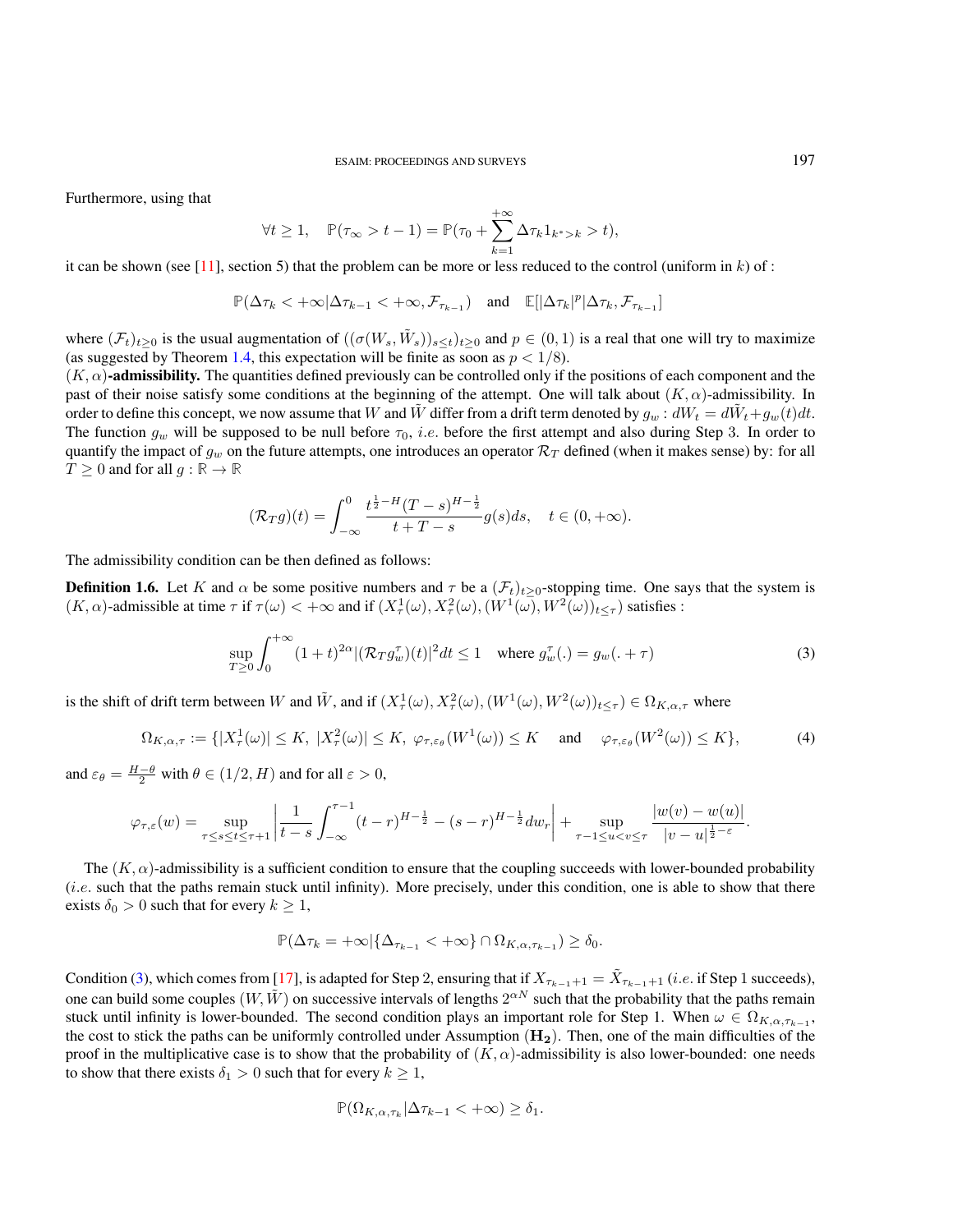The proof of this property is achieved in two main steps. In the first one, one needs to control the increments of *W* and *W*˜ before  $\tau_k$ , conditionally to the failure of the previous attempts. This control requires a sharp knowledge of the construction of the innovations used in Steps 1 and 2 in order to identify the distortions generated by each scenario of failed attempt. Then, plugging these controls into the Mandelbrot-Van Ness representation allows us to estimate the impact of these distortions on the future of the increments of the fBm (see Lemmas 4.5, 4.6 et 4.7 of [\[11\]](#page-17-0) for more details).

With the help of the Lyapunov assumption  $(H_1)$ , one tries in the second step to upper-bound the quantity  $\mathbb{E}[V^r(X_{\tau_k})+$  $V^r(\tilde{X}_{\tau_k})|\Delta \tau_k$  < +∞] (for a positive power *r*). Conditionally to the first step, the keypoint is the following contraction property (Proposition 4.4 of [\[11\]](#page-17-0)) : if ( $\mathbf{H}_0$ ) and ( $\mathbf{H}_1$ ) hold, then, for every  $\theta \in (1/2, H)$ , there exists  $\bar{\rho} \in (0, 1)$ ,  $C > 0$ and  $r > 0$  such that for every starting point  $x \in \mathbb{R}^d$ ,

$$
V^{r}(X_{1}) \leq \bar{\rho}V^{r}(x) + C(1 + ||B^{H}||_{\theta}^{0,1}) \quad \text{where} \quad ||B||_{\theta}^{0,1} = \sup_{0 < s < t < 1} \frac{|B_{t}^{H} - B_{s}^{H}|}{(t - s)^{\theta}}.\tag{5}
$$

We refer to  $[11]$  for the complete proof.

## 2. THE PENALIZED BANDIT PROCESS

The *two-armed bandit algorithm* is a theoretical procedure to choose asymptotically the most profitable arm of a slot machine, or bandit; it was also used in the fields of mathematical psychology and of engineering. This algorithm has been widely studied, for instance in [\[27,](#page-18-2) [29\]](#page-18-3). The key idea is to use a (deterministic) sequence of learning rates, rewarding an arm if it delivers a gain. Depending on the speed of convergence to 0 of this sequence, the algorithm is often faillible (it would not always select asymptotically the right arm, see [\[29\]](#page-18-3)).

It is possible to improve its results and ensure infaillibility by introducing penalties when the arm does not deliver a gain: this modification is called the *penalized bandit algorithm*, and it is studied in [\[28\]](#page-18-4). The authors show that, with a correct choice of penalties and rewards, and with the appropriate renormalization, the algorithm converges weakly to a probability measure *π*, which is the stationary distribution of the Piecewise Deterministic Markov Process with following infinitesimal generator

$$
\mathcal{L}f(x) = (1 - p - px)f'(x) + qx\frac{f(x+g) - f(x)}{g}.
$$

where  $0 < q < p < 1$  being the respective probabilities of gain of the two arms and the positive parameter *g* runs the asymptotic behaviour of the sequences of the rewards and penalties (see Section 3 in [\[28\]](#page-18-4) for more details). This process is also studied in [\[13\]](#page-17-5). For the sake of simplicity, we set  $g = 1$  in the sequel. Moreover, since the interval  $[0, (1 - p)/p)$ is transient, computations are easier if we study the translated process  $Y = X - \frac{1-p}{p}$ , driven by the following generator:

<span id="page-5-0"></span>
$$
\mathcal{L}^Y f(y) = -pyf'(y) + q\left(y + \frac{1-p}{p}\right)\left(f(y+1) - f(y)\right). \tag{6}
$$

It is possible to deduce the dynamics of the process from the generator (see [\[9\]](#page-17-6)): between the jumps, *Y* evolves as the solution of the ODE  $y_t' = -py_t$ , and it jumps with jump rate  $t \mapsto \zeta(Y_t) = q\left(Y_t + \frac{1-p}{p}\right)$  from  $Y_t$  to  $Y_t + 1$ .

In [\[28\]](#page-18-4), the authors show that  $\pi$  admits a density with support  $[(1-p)/p, +\infty)$  and exponential moments of order up to  $u_M$ , where  $u_M$  is the unique positive solution of the equation

<span id="page-5-1"></span>
$$
\frac{\exp(u_M) - 1}{u_M} = \frac{p}{q}.\tag{7}
$$

We shall prove the latter too, but with a different argument (see Remark [2.2\)](#page-6-0).

In the sequel, we denote by *penalized bandit process* the process with initial distribution  $\mu_0$  following the dynamics of  $\mathcal{L}^Y$ , and by  $\mu_t$  its law at time  $t \geq 0$ . This section is devoted to the long time behavior of this process with respect to Wasserstein and total variation distances. The estimates rely on the construction of explicit couplings. This approach is closely related to the paper [\[7\]](#page-17-7) which is dedicated to the study of a Piecewise Deterministic Markov Process related to a pharmacokinetic model introduced in [\[2\]](#page-17-8).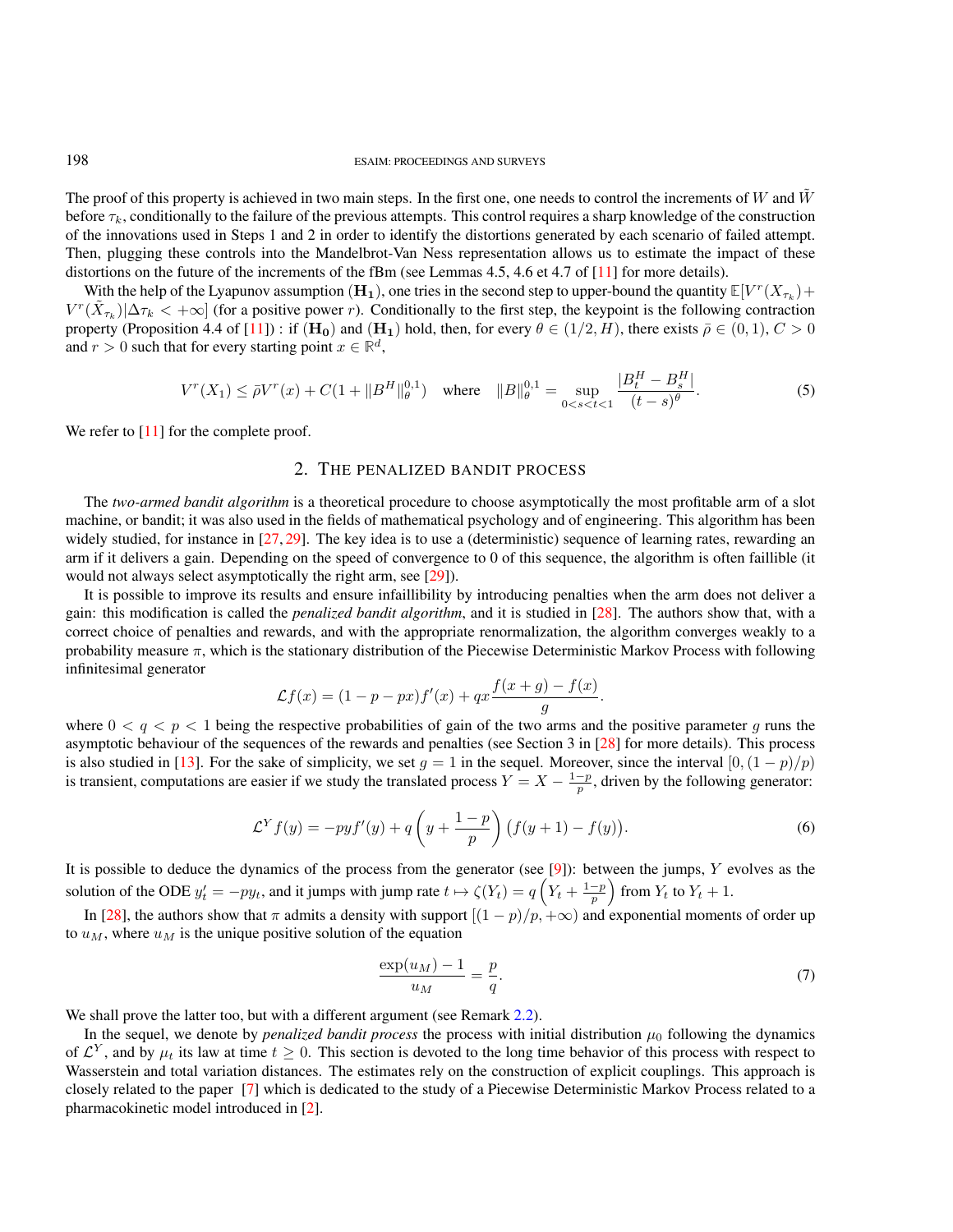## 2.1. Wasserstein convergence

Firstly, let us recall the definitions of Wasserstein and total variation distances between two measures:

$$
W_n(\mu, \nu) = \inf \left\{ \mathbb{E}[|X - Y|^n]^{\frac{1}{n}} : (X, Y) \text{ coupling of } \mu \text{ and } \nu \right\},\
$$
  

$$
\|\mu - \nu\|_{TV} = \inf \left\{ \mathbb{P}(X \neq Y) : (X, Y) \text{ coupling of } \mu \text{ and } \nu \right\}.
$$

In the following, let  $\mu_0$  and  $\tilde{\mu}_0$  be two probabilities on  $\mathbb{R}_+$ . The following proposition holds:

<span id="page-6-3"></span>**Proposition 2.1.** *We have, for all*  $t \geq 0$ 

<span id="page-6-2"></span><span id="page-6-1"></span>
$$
\mathrm{W}_{1}(\mu_{t}, \widetilde{\mu}_{t}) \le \mathrm{W}_{1}(\mu_{0}, \widetilde{\mu}_{0})e^{-(p-q)t}.\tag{8}
$$

*Proof.* Let  $(Y, \tilde{Y})$  be generated by

$$
\mathcal{L}_2^Y f(y, \tilde{y}) = -py \partial_y f(y, \tilde{y}) - p\tilde{y} \partial_{\tilde{y}} f(y, \tilde{y}) + q(y - \tilde{y})(f(y + 1, \tilde{y}) - f(y, \tilde{y})) + q\left(\tilde{y} + \frac{1 - p}{p}\right)(f(y + 1, \tilde{y} + 1) - f(y, \tilde{y})),
$$
(9)

for  $y \geq \tilde{y}$ , and of symetric expression for  $\tilde{y} \geq y$ , and such that  $(Y_0, \tilde{Y}_0)$  is a coupling of  $(\mu_0, \tilde{\mu}_0)$  realizing  $W_1(\mu_0, \tilde{\mu}_0)$  $\mathbb{E}\left[|Y_0 - \widetilde{Y}_0|\right]$ . It is easy to check that [\(9\)](#page-6-1) reduces to [\(6\)](#page-5-0) if *f* depends only on *y* or  $\widetilde{y}$ , which means that  $(Y_t, \widetilde{Y}_t)_{t \geq 0}$ generated with  $\mathcal{L}_2^Y$  is a coupling of  $(\mu_t, \tilde{\mu}_t)_{t \geq 0}$ . With this coupling, either the higher process jumps alone or the jump is simultaneous. It is easy to check that this coupling is monotonous, *i.e.* for all  $t \geq 0$ ,  $(Y_t - Y_t)(Y_0 - Y_0) \geq 0$ . Monotonicity comes from the fact that the higher process jumps more often but stays above the other since the jumps are positive. Assume that  $Y_0 \ge \tilde{Y}_0$ . By monotonicity, we have, for all  $t \ge 0$ ,

$$
\mathbb{E}\left[|Y_t - \widetilde{Y}_t|\right] = \mathbb{E}[Y_t] - \mathbb{E}[\widetilde{Y}_t],
$$

so all we have to do is to study  $h: t \mapsto \mathbb{E}[Y_t]$ . With  $f(y) = y$ , [\(6\)](#page-5-0) leads to  $\mathcal{L}f(y) = \frac{q(1-p)}{p} - (p-q)y$ , and, by Dynkin formula, the function *h* satisfies the ordinary differential equation  $h'(t) = \frac{q(1-p)}{p} - (p-q)h(t)$ . One deduces immediately that

$$
\mathbb{E}[Y_t] = \frac{q(1-p)}{p(p-q)} + \left(\mathbb{E}[Y_0] - \frac{q(1-p)}{p(p-q)}\right) e^{-(p-q)t},\tag{10}
$$

(recall that  $p > q$ ). Then,

 $\mathbb{E}\left[|Y_t - \widetilde{Y}_t|\right] = \mathbb{E}\left[Y_0 - \widetilde{Y}_0\right] e^{-(p-q)t},$ which leads directly to  $(8)$ 

<span id="page-6-0"></span>Remark 2.2. The Dynkin formula is a powerful tool for studying the moments of Markov processes. One can use it with  $f(y) = e^{uy}$  to study the Laplace transform of the transient process  $\psi(t, u) = \mathbb{E}[e^{uY_t}]$ . We have

$$
\mathcal{L}^{Y} f(y) = q \frac{1-p}{p} (e^{u} - 1) f(y) + (q(e^{u} - 1) - up) y f(y),
$$

so *ψ* satisfies the following PDE:

$$
\partial_t \psi(t, u) = q \frac{1-p}{p} (e^u - 1) \psi(t, u) + (q(e^u - 1) - up) \partial_u \psi(t, u).
$$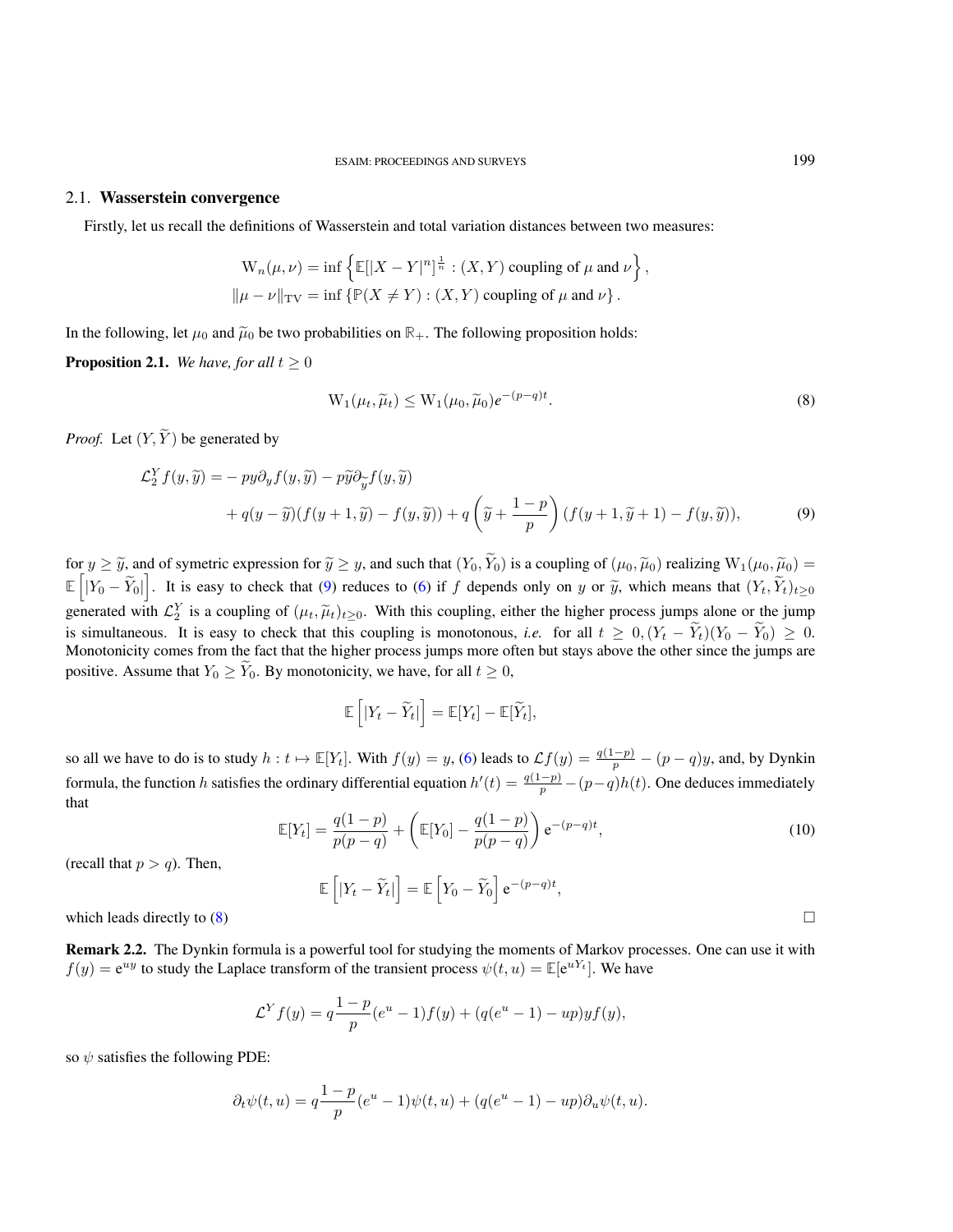If  $\mu_0$  is the invariant measure  $\pi$ , then  $\partial_t \psi(t, u) = 0$ , and the Laplace transform  $u \mapsto \psi(u)$  is solution of the following ODE

$$
\partial_u \left( \log(\psi(u)) \right) = \frac{q^{\frac{1-p}{p}}(e^u - 1)}{up - q(e^u - 1)},
$$

and the right-hand side is finite for  $u \in [0, u_M)$ , when  $u_M$  is the solution of Equation [\(7\)](#page-5-1).

Note that the set of polynomials of degree *n* is stable under the action of  $\mathcal{L}^Y$ . This is an important property, since it theoretically enables us to compute the moments of *Y<sup>t</sup>* by induction, with the help of Dynkin formula, just as we did for the first moment in the proof of Proposition [2.1.](#page-6-3) Similarly, it is possible to study the function  $h_n(t) = \mathbb{E}[|Y_t - \tilde{Y}_t|^n]$  which provides an upper bound of  $W_n(\mu_t, \tilde{\mu}_t)$ . Indeed, we have, for  $f(y, \tilde{y}) = |y - \tilde{y}|^n$ ,

$$
\mathcal{L}_2^Y f(y, \widetilde{y}) = -n(p-q)|y - \widetilde{y}|^n + q \sum_{k=0}^{n-2} {n \choose k} |y - \widetilde{y}|^{k+1},
$$

so

$$
h'_{n}(t) = -n(p-q)h_{n}(t) + q\sum_{k=0}^{n-2} {n \choose k} h_{k+1}(t).
$$

Then, using Gronwall lemma easily leads to check, by induction, that  $h_n(t) = \mathcal{O}(e^{-n(p-q)t})$ . Which leads to the following result:

**Proposition 2.3.** *For all*  $n \in \mathbb{N}^*$ *, there exists a positive constant C such that, for all*  $t \geq 0$ *,* 

$$
W_n(\mu_t, \widetilde{\mu}_t) \leq Ce^{-(p-q)t}.
$$

### 2.2. Total variation convergence

In the case of the penalized bandit process, total variation convergence is slightly harder than in [\[7\]](#page-17-7), since the jumps are always of amplitude range 1. Instead, we are going to use the arguments introduced in  $[1]$ , based on the following observation: if *Y* and  $\tilde{Y}$  are close enough, we can make them jump, not simultaneously like before, but with a slight delay for one of the copies, which would make it jump on the other one, as illustrated in Figure [1.](#page-7-0)



<span id="page-7-0"></span>FIGURE 1. Expected behaviour of the coalescent coupling for the penalized bandit process.

In the following, denote by  $\tau = \inf\{t \geq 0 : \forall s \geq 0, Y_{t+s} = \tilde{Y}_{t+s}\}$  the coalescence time of *Y* and  $\tilde{Y}$ . The goal of the sequel is to obtain exponential moments for *τ* (which may happen for correct couplings) and then use the total variation classic coupling inequality:

$$
\|\mu_t - \widetilde{\mu}_t\|_{\mathrm{TV}} \le \mathbb{P}(Y_t \ne Y_t) \le \mathbb{P}(\tau > t).
$$

We have the following lemma:

<span id="page-7-2"></span>**Lemma 2.4.** Assume there exist positive constants  $\bar{y} < +\infty, \bar{\varepsilon} < 1$  such that  $Y_0, \tilde{Y}_0 \leq \bar{y}$  and  $|Y_0 - \tilde{Y}_0| \leq \bar{\varepsilon}$ . Then, there exist a coupling  $(Y_t, \widetilde{Y}_t)_{t>0}$  of  $(\mu_t, \widetilde{\mu}_t)_{t>0}$  and an explicit positive constant  $C(\bar{y}, \bar{\varepsilon}) < +\infty$  such that, for all  $t > 0$ ,

<span id="page-7-1"></span>
$$
\mathbb{P}(\tau > t) \le C(\bar{y}, \bar{\varepsilon}) \left( \exp\left(-\frac{q(1-p)}{p}t\right) + \bar{\varepsilon} \right). \tag{11}
$$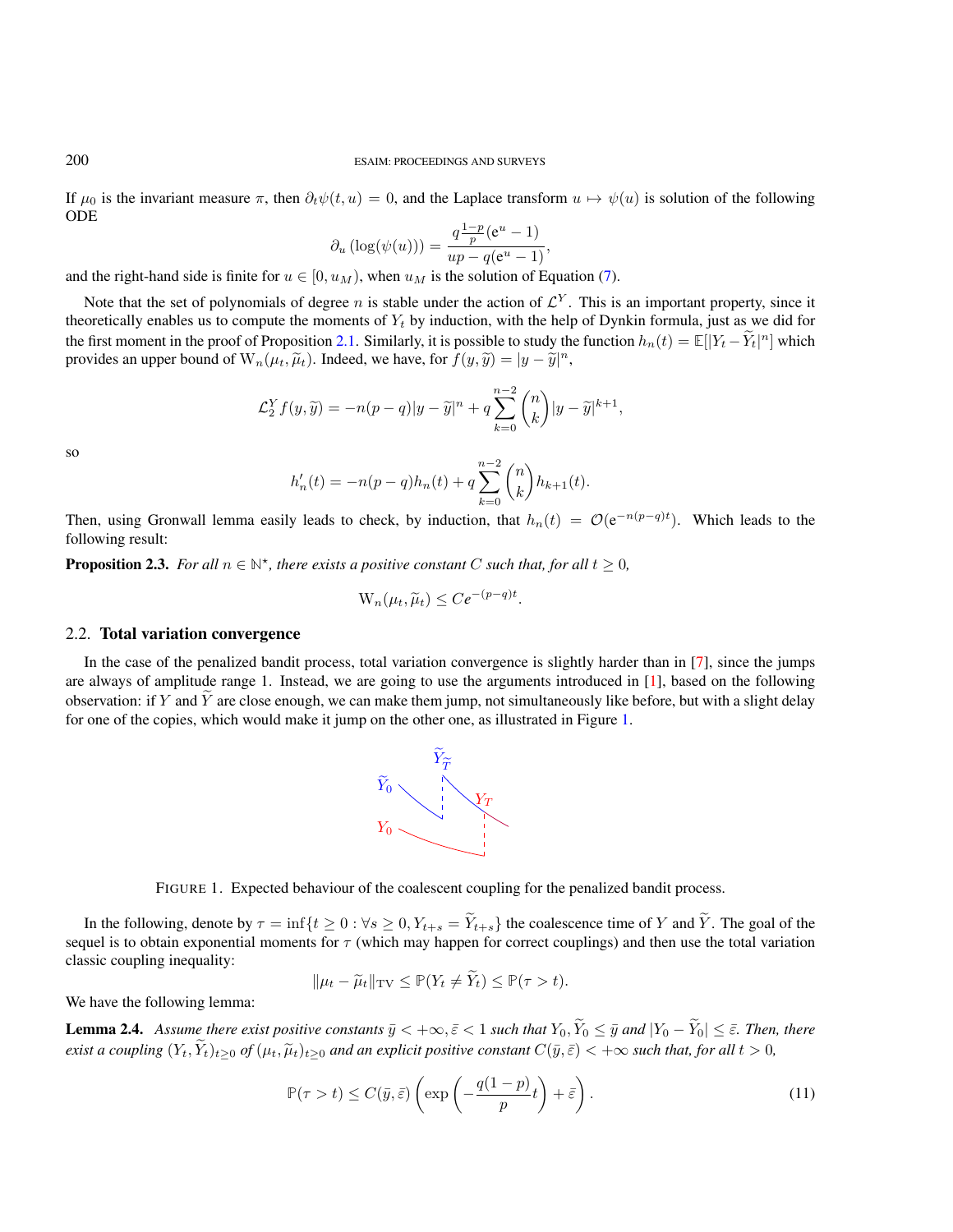*Proof.* First, assume that  $Y_0$  and  $\widetilde{Y}_0$  are deterministic, and denote by  $y = Y_0$ ,  $\varepsilon = \widetilde{Y}_0 - y$ . We assume w.l.o.g. that  $\varepsilon > 0$ . Let *T* (resp.  $\widetilde{T}$ ) be the first jump time of the process *Y* (resp.  $\widetilde{Y}$ ). Following the heuristics of Figure [1,](#page-7-0) it is straightforward that

$$
Y_T = \widetilde{Y}_T \Leftrightarrow T = \frac{1}{p} \log \left( \varepsilon + e^{p\widetilde{T}} \right).
$$

Easy computations lead to

$$
\mathbb{P}\left(\frac{1}{p}\log\left(\varepsilon+e^{p\widetilde{T}}\right)\leq s\right)=\mathbb{P}\left(\widetilde{T}\leq\frac{1}{p}\log\left(e^{ps}-\varepsilon\right)\right)=1-\Phi_y(s,\varepsilon),
$$

with

$$
\Phi_y(s,\varepsilon) = \exp\left(-\frac{q}{p}\left(\frac{1-p}{p}\log(e^{ps}-\varepsilon) + (y+\varepsilon)\left(1-\frac{1}{e^{ps}-\varepsilon}\right)\right)\right).
$$

As a consequence, the random variables *T* and  $\frac{1}{p} \log(\varepsilon + \exp(p\tilde{T}))$  admit densities w.r.t. the Lebesgue measure, which are respectively  $f_y(\cdot, 0)$  and  $f_y(\cdot, \varepsilon)$ , with, for all  $s \ge 0$ ,

$$
f_y(s,\varepsilon) = \frac{qe^{ps}}{p} \left( \frac{1-p}{e^{ps} - \varepsilon} + \frac{p(y+\varepsilon)}{(e^{ps} - \varepsilon)^2} \right) \Phi_y(s,\varepsilon).
$$

Let *T* and  $\frac{1}{p} \log(\varepsilon + \exp(p\tilde{T}))$  follow the *γ*-coupling (the coupling minimizing the total variation of their laws, see [\[30\]](#page-18-5)). It is not hard to deduce from the very construction of this coupling the following equality:

$$
\mathbb{P}\left(T=\frac{1}{p}\log\left(\varepsilon+e^{p\widetilde{T}}\right), T < t\right) = \int_0^t f_y(s,0) \wedge f_y(s,\varepsilon)ds,
$$

where  $x \wedge y = \min(x, y)$  and then

$$
\mathbb{P}\left(\tau \leq t\right) = \mathbb{P}\left(Y_t = \widetilde{Y}_t\right) \geq \mathbb{P}\left(T = \frac{1}{p}\log\left(\varepsilon + e^{p\widetilde{T}}\right), T < t\right)
$$
\n
$$
\geq 1 - \frac{1}{2}\left(\Phi_y(t,0) + \Phi_y(t,\varepsilon) + \int_0^t |f_y(s,0) - f_y(s,\varepsilon)|ds\right). \tag{12}
$$

The following upper bound is easily obtained, for any  $0 \le \varepsilon \le \bar{\varepsilon}$  and any  $0 \le y \le \bar{y}$ .

<span id="page-8-1"></span><span id="page-8-0"></span>
$$
\Phi_y(s,\varepsilon) \le C_1 \exp\left(-\frac{q(1-p)}{p}s\right),\tag{13}
$$

with  $C_1 = \exp\left(\frac{-q}{p}\left(\frac{1-p}{p}\log(1-\bar{\varepsilon}) + (\bar{y}+\bar{\varepsilon})\left(1-\frac{1}{1-\bar{\varepsilon}}\right)\right)\right)$ . In order to apply the mean-value theorem, we differentiate *f<sup>y</sup>* with respect to *ε*. After some computations, one can obtain the following upper bound:

<span id="page-8-2"></span>
$$
\left| \frac{\partial f_y}{\partial \varepsilon}(s, \varepsilon) \right| \le C_1 C_2 \exp\left( -\frac{q(1-p)}{p} s \right),\tag{14}
$$

where

$$
C_2 = \frac{q^2((1-p)(1-\bar{\varepsilon})+p(\bar{y}+\bar{\varepsilon}))}{p^2(1-\bar{\varepsilon})^2} \left(1 \vee \left(\frac{(2-p)(1-\bar{\varepsilon})+\bar{y}+\bar{\varepsilon}}{(1-\bar{\varepsilon})^2}\right)\right) + \frac{q(1-\bar{\varepsilon}+2p(\bar{y}+\bar{\varepsilon}))}{p(1-\bar{\varepsilon})^3}.
$$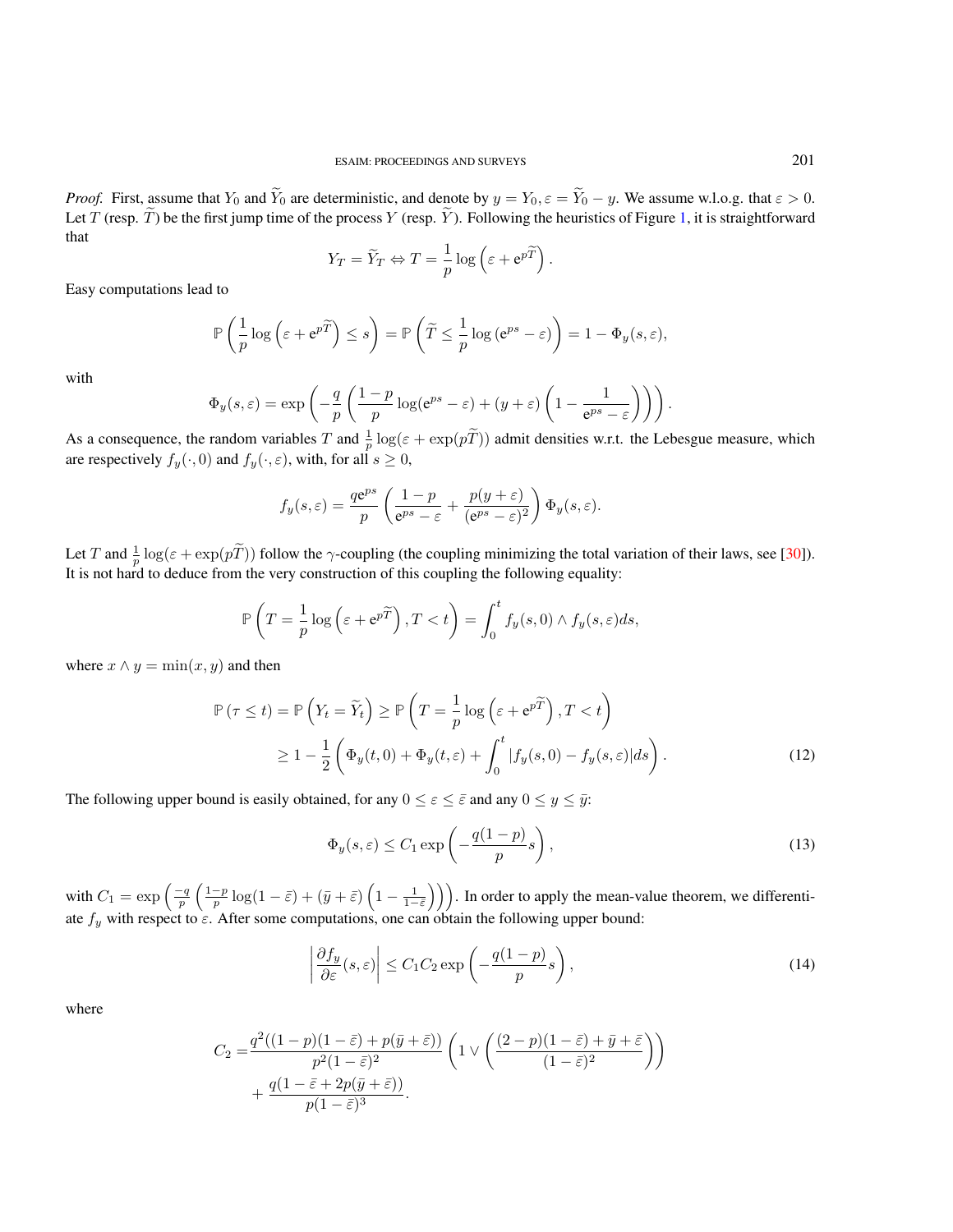Then, we easily have

<span id="page-9-0"></span>
$$
\int_0^t |f_y(s,0) - f_y(s,\varepsilon)| ds \le C_1 C_2 \varepsilon \int_0^{+\infty} \exp\left(-\frac{q(1-p)}{p}s\right) ds \le \frac{pC_1 C_2}{q(1-p)} \bar{\varepsilon}.\tag{15}
$$

Combining Equations [\(12\)](#page-8-0), [\(13\)](#page-8-1), [\(14\)](#page-8-2) and [\(15\)](#page-9-0), and denoting by  $C(\bar{y}, \bar{\varepsilon}) = C_1 + \frac{pC_1C_2}{2q(1-p)}$ , we have

$$
\mathbb{P}(\tau > t) \leq C(\bar{y}, \bar{\varepsilon}) \left( \exp \left( -\frac{q(1-p)}{p} t \right) + \bar{\varepsilon} \right),\,
$$

then [\(11\)](#page-7-1) is straightforward. This upper bound does not depend on  $Y_0$  and  $\tilde{Y}_0$ , so this result still holds for random starting points, provided that they belong to  $[0, \bar{y}]$ . points, provided that they belong to  $[0, \bar{y}]$ .

Proposition [2.1](#page-6-3) and Lemma [2.4](#page-7-2) are the main tools to prove the following result:

**Proposition 2.5.** Let  $t_0 > 0$ . There exists an explicit positive constant  $K < +\infty$  such that, for all  $t \ge t_0$ ,

<span id="page-9-2"></span>
$$
\|\mu_t - \widetilde{\mu}_t\|_{\text{TV}} \le Ke^{-vt}, \qquad \text{with } v = \frac{p-q}{2 + \frac{p(p-q)}{q(1-p)}}. \tag{16}
$$

*Proof.* Let  $\alpha \in (0,1)$  and  $u > 0$ . We use the coupling from Proposition [2.1](#page-6-3) in the domain  $[0, \alpha t]$  and the coupling from Lemma [2.4](#page-7-2) in the domain  $[\alpha t, t]$ . We set  $\bar{\varepsilon} = e^{-ut}$  and  $\bar{y} = \frac{q(1-p)}{p(p-q)} + 1$ , and have the following inequality:

<span id="page-9-1"></span>
$$
\mathbb{P}(\tau \le t) \ge \mathbb{P}\left(|Y_{\alpha t} - \widetilde{Y}_{\alpha t}| \le \bar{\varepsilon}, Y_{\alpha t} \vee \widetilde{Y}_{\alpha t} \le \bar{y}\right) \mathbb{P}\left(\tau \le t \left||Y_{\alpha t} - \widetilde{Y}_{\alpha t}| \le \bar{\varepsilon}, Y_{\alpha t} \vee \widetilde{Y}_{\alpha t} \le \bar{y}\right).\right. \tag{17}
$$

On the one hand,

$$
\mathbb{P}\left(|Y_{\alpha t} - \widetilde{Y}_{\alpha t}| > \bar{\varepsilon} \text{ or } Y_{\alpha t} \vee \widetilde{Y}_{\alpha t} > \bar{y}\right) \leq \mathbb{P}\left(|Y_{\alpha t} - \widetilde{Y}_{\alpha t}| > \bar{\varepsilon}\right) + \mathbb{P}\left(Y_{\alpha t} > \bar{y}\right) + \mathbb{P}\left(\widetilde{Y}_{\alpha t} > \bar{y}\right)
$$
  

$$
\leq \left(\frac{\mathbf{W}_1(\mu_0, \widetilde{\mu}_0)}{\bar{\varepsilon}} + \frac{\mathbb{E}[Y_0] + \mathbb{E}[\widetilde{Y}_0]}{\bar{y} - \frac{q(1-p)}{p(p-q)}}\right) \exp(-\alpha(p-q)t)
$$
  

$$
\leq C_3 \exp((u - \alpha(p-q))t),
$$

with  $C_3 = \left(\mathcal{W}_1(\mu_0, \widetilde{\mu}_0) + \mathbb{E}[Y_0 + \widetilde{Y}_0]\right)$ . On the other hand, let  $C_4 = \sup_{t \ge t_0} C(\bar{y}, e^{-ut})$ . The constant  $C_4$  is finite and, from Lemma [2.4,](#page-7-2)

$$
\mathbb{P}\left(\tau>t\left||Y_{\alpha t}-\widetilde{Y}_{\alpha t}|\leq \bar{\varepsilon},Y_{\alpha t}\vee \widetilde{Y}_{\alpha t}\leq \bar{y}\right)\leq C_4\left(e^{-ut}+\exp\left(-\frac{q(1-p)(1-\alpha)}{p}t\right)\right).
$$

Now, [\(17\)](#page-9-1) reduces to

$$
\mathbb{P}(\tau > t) \leq 1 - (1 - C_3 \exp((u - \alpha(p - q))t)) \left( 1 - C_4 \left( e^{-ut} + \exp\left( - \frac{q(1 - p)(1 - \alpha)}{p} t \right) \right) \right).
$$

We optimize the rate of convergence by setting

$$
\alpha = \frac{1}{1 + \frac{p(p-q)}{2q(1-p)}}, \qquad u = \frac{(p-q)\alpha}{2} = v \text{ as defined above.}
$$

Then, [\(16\)](#page-9-2) holds with  $K = C_3 + 2C_4$ .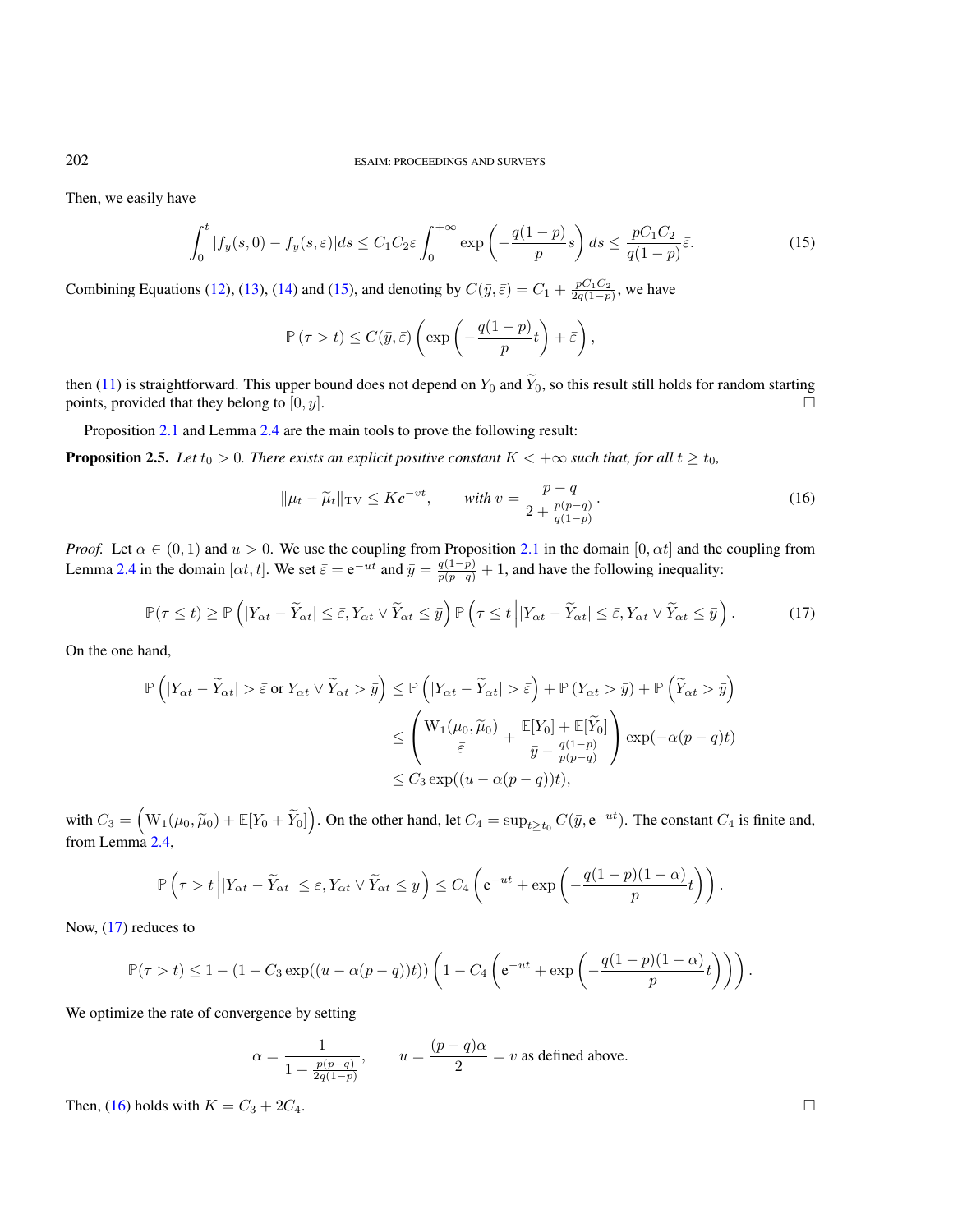# 3. LONG TIME SYNCHRONIZATION OF LARGE POPULATIONS OF INTERACTING NOISY ROTATORS

# 3.1. The model

Synchronization phenomena are a subject widely studied in physics and natural sciences. Synchronization can occur in several different situations, for example in the case of interacting cardiac cells, neurons, metronomes... (see [\[34\]](#page-18-6) for numerous examples of synchronization phenomena). To construct a mathematical model in which a synchronization phenomenon occurs, one may consider a population of dynamical systems that interact with each other, and may perturb these systems with noise (to modelize the internal noise of each dynamical system, or the noise given by the interaction of each system with the surrounding environment). We will focus here on a model given by a population of *N* interacting noisy rotators. Each rotator is defined by a phase  $\varphi_i(t) \in \mathbb{T} = \mathbb{R}/2\pi\mathbb{Z}$ , and the evolution of these phases is given by the following system of stochastic differential equations:

<span id="page-10-0"></span>
$$
\mathrm{d}\varphi_j(t) = -\frac{K}{N} \sum_{i=1}^N \sin(\varphi_j(t) - \varphi_i(t)) \, \mathrm{d}t + \sigma \, \mathrm{d}B_j(t) \,,\tag{18}
$$

where  $K \geq 0$  and  $\sigma > 0$  are two constant parameters, and  $(B_j)_{j=1,\dots,N}$  is a family of standard independent Brownian motions. The interaction is of mean field type: the rotator  $\varphi_j$  interacts with all the other rotators, and the interaction term is constituted of the sum of the contributions given by each one of these other rotators, with the same weight *K/N*. Remark that the model is invariant by rotation: if  $(\varphi_j(t))_{j=1,\dots,N}$  is a solution of [\(18\)](#page-10-0), then it is also the case of  $(\varphi_i(t)+c)_{i=1,\dots,N}$ for all real constant *c*.

This model is known in the physics literature as mean field plane rotors model, and is a particular case of the celebrated noisy Kuramoto model (when the disorder follows the trivial distribution  $\delta_0$ ). Of course, since the dynamics of each isolated system is very simple in this model (a Brownian motion on a circle), its aim is not to describe a real phenomenon (to do this one would need some complex isolated system, in higher dimension and with several parameters), but to provide a simple framework in which one can study analytically a synchronization phenomenon.

In this model we can speak of synchronization if the rotators concentrate around some phase, which we will call center of synchronization. This may happen if the interaction is strong enough with respect to the noise (since this later one incites the rotators to move independently), or in other words if  $K$  is sufficiently large compared to  $\sigma$ . But with a simple time change one can replace  $\sigma$  by 1, and *K* by  $K/\sigma^2$ . So the real parameter of the model is  $K/\sigma^2$ , and we will set  $\sigma = 1$ in the remaining for simplicity.

We will focus on the behavior of model in the limit of infinite size of population. We will first consider the evolution on time intervals [0*, T*] independent from *N*, when *N* goes to infinity. We will then study the behavior of the model on longer time intervals, by making a rescaling in time depending on *N*. The content of the first part is based on the works [\[4,](#page-17-10) [16\]](#page-17-11), while the second part describes the result proved in [\[5\]](#page-17-12).

#### 3.2. Large populations and fixed time intervals

We consider in this section the evolution on intervals of the type  $[0, T]$ , with *T* independent from *N*. In this case, since the coefficients in [\(18\)](#page-10-0) are smooth, we can apply to our model the classical results of the well-known theory of propagation of chaos [\[14,](#page-17-13)[36\]](#page-18-7). Let us consider the empirical measure  $\mu_{N,t}$  associated to the model, i.e. the  $\mathcal{M}_1(\mathbb{T})$ -valued process  $\mu_{N,t} = \frac{1}{N} \sum_{i=1}^{N} \delta_{\varphi_i(t)}$ , where  $\mathcal{M}_1(\mathbb{T})$  denotes the space of probability measures on  $\mathbb{T}$ . If the initial condition  $\mu_{N,0}$  converges weekly to some  $p_0 \in M_1$ , then the process  $\mu_{N,t}$  converges weakly on  $[0,T]$  to the deterministic trajectory on  $M_1$  solution of the following Fokker-Planck type partially differential equation:

<span id="page-10-1"></span>
$$
\partial_t p_t(\theta) = \frac{1}{2} \partial_\theta^2 p_t(\theta) - \partial_\theta \left[ p_t(\theta) J \ast p_t(\theta) \right],\tag{19}
$$

where  $*$  denotes the convolution operator and  $J(\theta) = -K \sin(\theta)$ . In this limit  $p_t$  is the distribution of the infinite population of rotators on **T** at time *t*. The mass is preserved by this evolution, and due to the presence of the Laplacian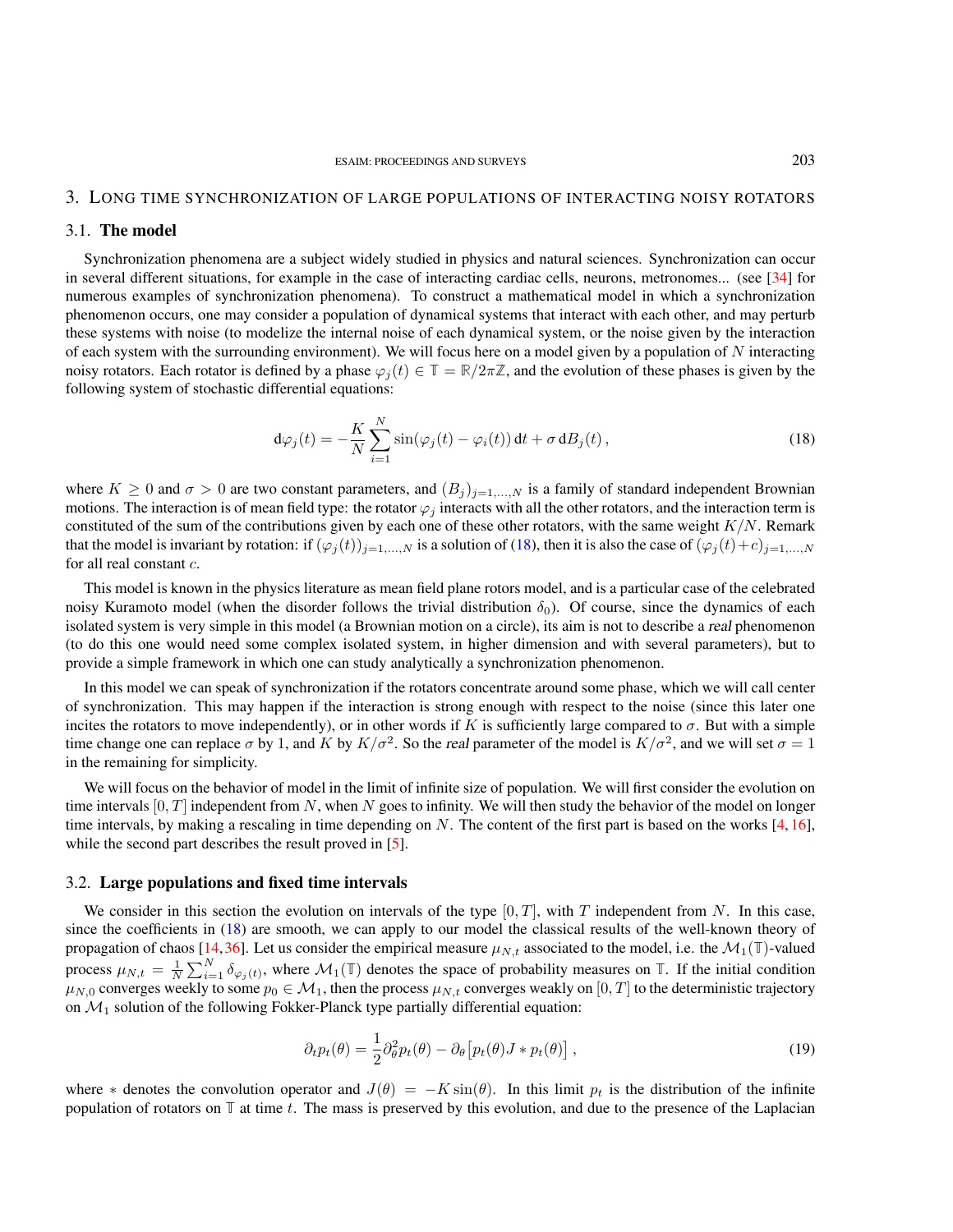term this PDE admits a unique solution for any initial condition  $p_0 \in M_1$ , which admits a smooth and positive density for all  $t > 0$  (that we will also denote  $p_t(\theta)$  for simplicity), element of  $C^{\infty}((0,T) \times \mathbb{T}, \mathbb{R})$  (see for example [\[4\]](#page-17-10) for a proof of this regularity result). Remark that the invariance by rotation of the finite size model is conserved in the limit, since one can easily check that if  $p_t(\theta)$  is solution of [\(19\)](#page-10-1), then it is also the case of  $p_t(\theta - c)$  for all  $c \in \mathbb{R}$ .

A pleasant property of this PDE is that one can compute all its stationary solutions in a semi-explicit way:  $q$  is a (probability) stationary solution for [\(19\)](#page-10-1) if and only if *q* can be expressed as

$$
q(\theta) = q_{\psi,r}(\theta) := \frac{e^{2Kr\cos(\theta - \psi)}}{\int_{\mathbb{T}} e^{2Kr\cos(\theta' - \psi)} d\theta'},
$$
\n(20)

for some  $\psi \in \mathbb{R}$  and some solution  $r \geq 0$  of the fixed point problem

<span id="page-11-0"></span>
$$
r = \Psi(2Kr),\tag{21}
$$

where the fixed point function  $\Psi$  is known explicitly, and satisfies some nice properties that allow us to determine the number of solutions of the fixed point problem according to the value of *K*: Ψ is strictly concave and bounded by 1 on  $(0, \infty)$ , and satisfies  $\Psi(0) = 0$  and  $\Psi'(0) = 1/2$  (see [\[4\]](#page-17-10) for more details).

First remark that the equality  $\Psi(0) = 0$  implies that  $r = 0$  is always solution to the fixed point problem [\(21\)](#page-11-0), which means that the uniform probability on the circle  $q(\theta) = \frac{1}{2\pi}$  is always a stationary solution. This solution corresponds to a total absence of synchronization in the model, since in that case the population of rotators is distributed uniformly on the **T**. Moreover, the fact that  $\Psi'(0) = 1/2$  and the strict concavity of  $\Psi$  imply that if  $K \leq 1, r = 0$  is the only solution of [\(21\)](#page-11-0). When  $K \leq 1$  the interaction is too weak to allow the apparition of synchronized states.

On the other hand, if  $K > 1$ , then there exists a unique positive solution  $r_K$  to the fixed point problem, which means that in that case the set of stationary solutions of [\(19\)](#page-10-1) is composed of  $\frac{1}{2\pi}$  and a whole family M of non-trivial stationary solutions, defined as

<span id="page-11-1"></span>
$$
M = \{ q_{\psi} , \psi \in \mathbb{T} \}, \quad \text{where} \quad q_{\psi}(\theta) = q_{\psi, r_K}(\theta). \tag{22}
$$

Each stationary state  $q_{\psi}$  is the translation by an angle  $\psi$  of the profile  $q_0$ , which corresponds to a concentration of the rotators around the phase 0 (see figure [3.2\)](#page-11-1). So  $q_{\psi}$  corresponds to a synchronization of the rotators around the center of synchronization *ψ*. From a geometrical point of view *M* is a closed curve (in fact a circle since all its points are the translation of the same profile) of synchronized stationary solutions, parametrized by their centers of synchronization.

The next step in the understanding of the model is to determine the local stability of these different stationary states. To do this let us linearize the evolution around these stationary states. If we rewrite [\(19\)](#page-10-1) as  $\partial_t p_t = F(p_t)$ , with  $F(p)$  $\frac{1}{2}p'' - (pJ * p)'$ , and consider a stationary state *q* and a smooth function *u* satisfying  $\int_{\mathbb{T}} u = 0$ , we can expand  $F(q + u)$ as follows:

$$
F(q+u) = F(q) + \frac{1}{2}u''(\theta) - [q(\theta)J * u(\theta) + u(\theta)J * q(\theta) + u(\theta)J * u(\theta)]'.
$$
 (23)

 $F(q) = 0$  since *q* is stationary, and by just keeping the linear terms we get a linearized evolution  $\partial_t u = L_q u_t$  around the stationary profile *q*, with

<span id="page-11-2"></span>
$$
L_q u(\theta) := \frac{1}{2} u''(\theta) - \left[ q(\theta) J \ast u(\theta) + u(\theta) J \ast q(\theta) \right]'.
$$
 (24)

The spectral properties of the operator  $L_q$  determines the behavior of the solutions of [\(19\)](#page-10-1) in the neighborhood of  $q$ . Its spectrum can be obtained easily when  $q = \frac{1}{2\pi}$  since in that case  $L_{\frac{1}{2\pi}}$  can be decomposed on the Fourier basis: [\(24\)](#page-11-2) boils down to

$$
L_{\frac{1}{2\pi}}u(\theta) = \frac{1}{2}u''(\theta) - \frac{1}{2\pi}[J*u(\theta)]',
$$
\n(25)

and by writing  $u(\theta) = \sum_{k=1}^{\infty} a_k \cos(k\theta) + \sum_{k=1}^{\infty} b_k \sin(k\theta)$  one simply gets (recall that  $J(\theta) = -K \sin \theta$ ):

$$
L_{\frac{1}{2\pi}}u(\theta) = -\frac{1}{2}(1-K)a_1\cos\theta - \frac{1}{2}(1-K)b_1\sin\theta - \frac{1}{2}\sum_{k=2}^{\infty}k^2a_k\cos(k\theta) - \frac{1}{2}\sum_{k=2}^{\infty}k^2b_k\sin(k\theta).
$$
 (26)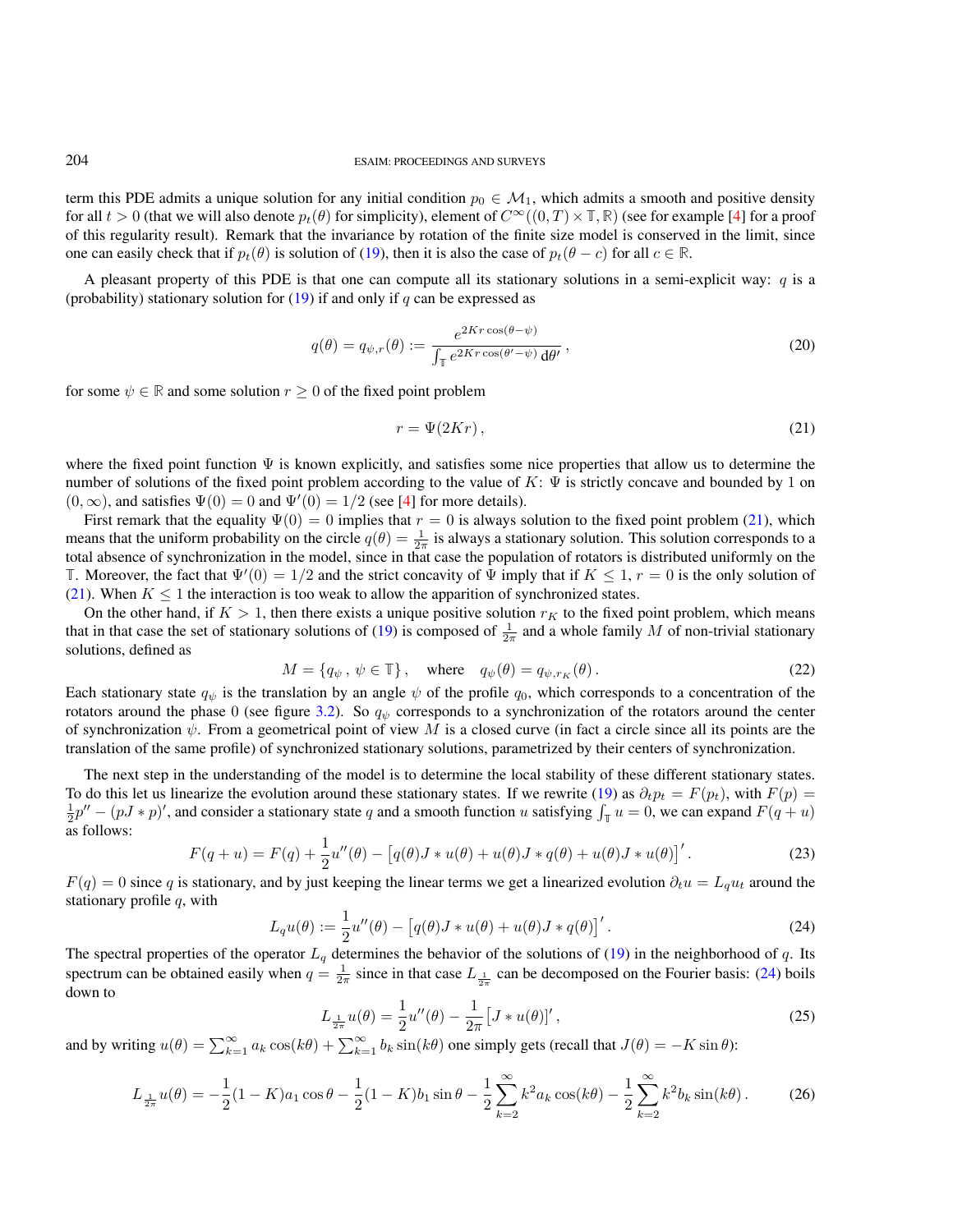

FIGURE 2. Graph of  $q_{-1,5}$ ,  $q_0$ ,  $q_1$ ,  $q_2$  (from the left to the right) when  $K = 2$ . The elements of *M* are the translations of the synchronized profile *q*0.

This shows that when  $K < 1$  the spectrum of  $L_{\frac{1}{2\pi}}$  is composed of strictly negative eigenvalues, and thus  $\frac{1}{2\pi}$  is stable for the linearized evolution. When  $K > 1$  the directions given by  $\cos \theta$  and  $\sin \theta$  become instable.

The study of the spectrum of  $L_{q_{\psi}}$  for  $q_{\psi} \in M$  when  $K > 1$  is more involved, and requires the use of weighted Sobolev spaces. In [\[4\]](#page-17-10) the authors show that in a well chosen weighted space the  $L_{q_{\psi}}$  can also be decomposed on an orthogonal basis, and that the spectrum is made of a decreasing sequence of non positive reals  $(\lambda_i)_{i>0}$  satisfying  $\lambda_0 = 0$ ,  $\lambda_i < 0$  for  $i \geq 1$  and  $\lambda_i \to_{i \to \infty} -\infty$ . The eigenvalue 0 is associated to the eigenvector  $q'_\psi$ , which generates the tangent space of M at  $q_{\psi}$ . So the fact that the operator  $L_{q_{\psi}}$  has no effect in this direction is not surprising, since in this direction the dynamics given by [\(19\)](#page-10-1) is trivial. On the normal space (that is the subspace generated by the other eigenfunctions), the linearized dynamics is stable with a spectral gap given by the largest negative eigenvalue  $\lambda_1$ .

Knowing the existence of this spectral gap in the normal space, one can show that these spectral properties imply the local stability of the curve *M* for the nonlinear dynamics given by [\(19\)](#page-10-1) (see [\[20\]](#page-18-8) for a general proof, or [\[16\]](#page-17-11) for a proof in our particular model). In other words, if  $p_0$  is sufficiently close to *M*, then there exists a phase  $\psi$  such that  $p_t \to t \to \infty$   $q_\psi$ . This shows that the synchronization is a stable phenomenon when  $K > 1$ . But this does not mean that  $q_{\psi}$  alone is stable: the trajectory starting from some perturbation  $q_{\psi} + \epsilon u_t$  of the profile  $q_{\psi}$  may converge to a profile  $q_{\bar{\psi}}$  with a phase  $\psi \neq \psi$ (but converging to  $\psi$  when  $\epsilon$  goes to 0).

One can in fact do far better than proving the local stability of *M*, by describing completely the dynamics. Using in particular the free energy of the system  $[5, 16]$  $[5, 16]$  $[5, 16]$ , one can prove that, when  $K > 1$  the solutions of  $(19)$  starting from  $U = \{p_0 \in M_1(\mathbb{T}) : \int_{\mathbb{T}} e^{i\theta} du(\theta) = 0\}$  converge to  $\frac{1}{2\pi}$ , while if  $p_0 \notin U$  then  $p_t$  converges to a  $q_{\psi} \in M$ .

# 3.3. Long time behavior

The end of the preceeding section is devoted to the long time behavior of the limit PDE [\(19\)](#page-10-1) of the model, that is the limit in time of the model when the size of the population has already been sent to infinity. It is the long time behavior of a deterministic system, given by the limit PDE. But when *N* is large but finite, there is still noise in the system. So, in that case, even if the model is very close to the limit PDE for some finite interval of time, its behavior can differ dramatically from the one of the limit PDE in very long times, due to the presence of this noise.

Since the noise present in the system disappears when *N* goes to infinity, one can see in a certain sense the model with *N* large as a noisy perturbation of the limit PDE. So when  $K > 1$  and the empirical measure  $\mu_{N,t}$  is close to a synchronized profile  $q_{\psi} \in M$  the dynamics of the finite sized model is given by a competition between the noise and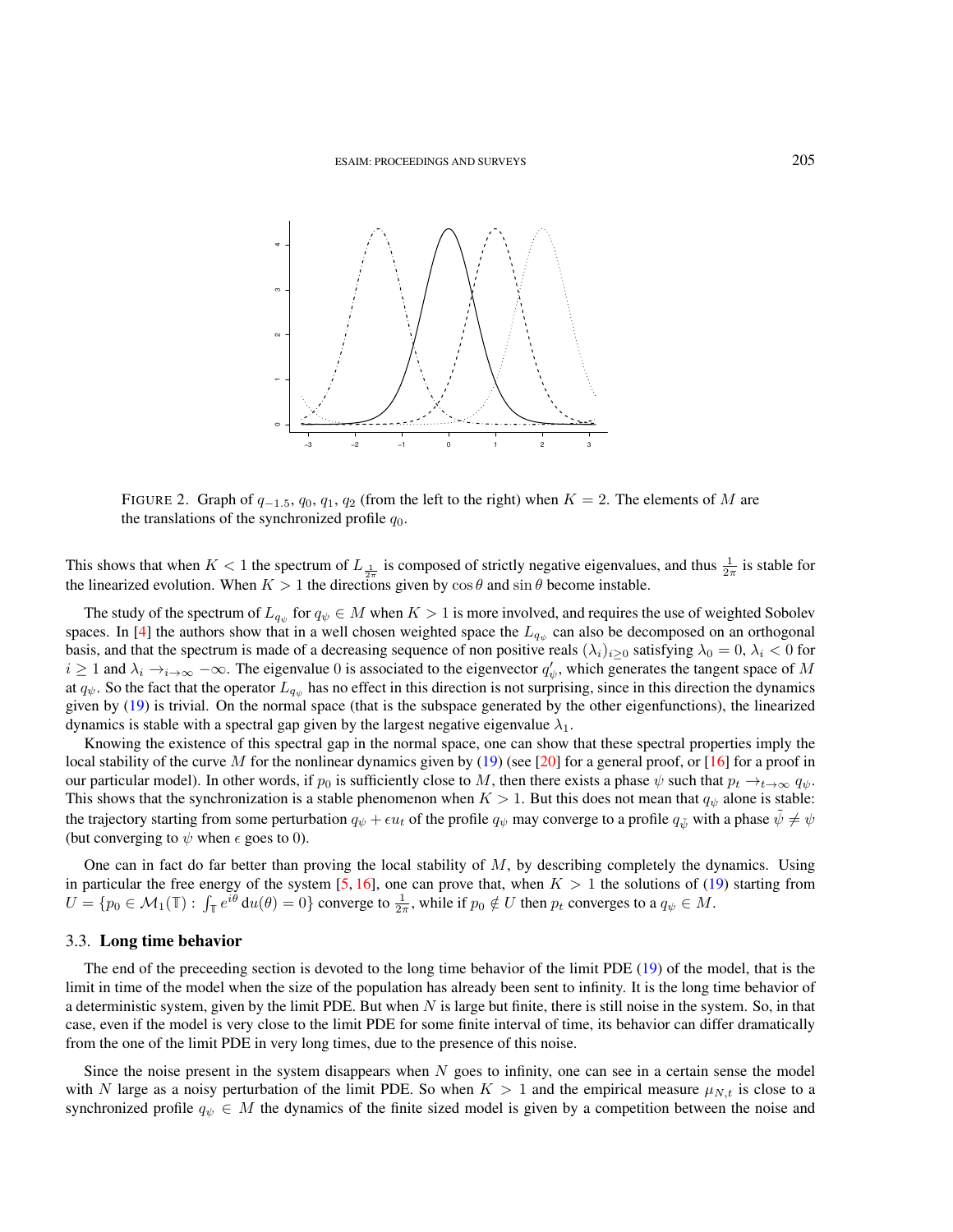the operator  $L_{q_{\psi}}$ , since this operator dominates the limit dynamics in the neighborhood of  $q_{\psi}$ .  $L_{q_{\psi}}$  induces a negative feedback on the normal space, so in this direction the process has the same behavior as an infinite version of an Ornstein Uhlenbeck process  $dp_t = -\lambda p_t + \sqrt{\sigma} d_t$  with  $\sigma$  small. So the empirical measure can not go far away in this direction, and stays close to M. On the other hand  $L_{q_{\psi}}$  has no effect on the tangent space of M at  $q_{\psi}$ , and thus the process can diffuse in this direction. This means that when *N* is large  $\mu_{N,t}$  stays close to some  $q_{\psi_t^N}$ ,  $\psi_t^N$  being some random phase trajectory. Of course this random phase  $\psi_t^N$  converges to a constant on finite time intervals (since the process converges to a solution of the limit PDE) and thus to see a macroscopic effect of the noise in the limit one needs to rescale the time. Since the noise is of size  $\sqrt{t/N}$ , the appropriate renormalization is to look at times of order *N*. It is the purpose of the following Theorem, which corresponds to Theorem 1.1 in [\[5\]](#page-17-12). We denote  $\|\cdot\|_{-1}$  the  $H^{-1}$  norm.

**Theorem 3.1.** *Suppose that*  $K > 1$  *and let*  $\tau_f > 0$  *and*  $\psi_0 \in \mathbb{T}$ *. If for all*  $\epsilon > 0$ 

$$
\lim_{N \to \infty} \mathbb{P}\left(\left\|\mu_{N,0} - q_{\psi_0}\right\|_{-1} \le \epsilon\right) = 1,
$$
\n(27)

*then there exists a continuous process*  $(\psi^N_\tau)_{\tau\geq0}$  adapted to the filtration generated by the sequence  $(B^j_N.)_{j=1,...,N}$  such *that for all*  $\epsilon > 0$ 

$$
\lim_{N \to \infty} \mathbb{P}\left(\sup_{\tau \in [0,\tau_f]} \left\|\mu_{N,\tau N} - q_{\psi_{\tau}^N}\right\|_{-1} \le \epsilon\right) = 1,
$$
\n(28)

and such that  $\psi^N_t$  converges weakly to  $\psi_0+D_KW_t$ , where  $(W_t)_{t\geq 0}$  is a standard Brownian motion and  $D_K$  is a constant *that can be computed explicitly (in terms of the positive solution*  $r_K$  *of the fixed point problem* [\(21\)](#page-11-0)).

The proof given in [\[5\]](#page-17-12) of this Theorem is based on a discretization of the dynamics on an intermediate time-scale, and on a projection of the empirical measure on *M* at each time step to follow the fluctuations of the center of synchronization induced by the noise. This procedure is inspired from the works  $[3,8]$  $[3,8]$ , where the authors show the diffusive behavior of the phase boundary for a one dimensional reaction-diffusion model with bistable potential and perturbed with a white noise. This discretization done, one of the main difficulties in the proof is then to show that the dynamics of this discretized phase dynamics does not contain any drift term in the limit  $N \to \infty$ , and this is obtained with use of the symmetry properties of the model: its invariance by rotation has already been pointed out before, but one can also remark that if  $p_t(\theta)$  is a solution of [\(19\)](#page-10-1), then it is also the case of  $p_t(-\theta)$ . See [\[5\]](#page-17-12) for more details.

# 4. WASSERSTEIN STABILITY OF TRAVELING WAVES FOR SCALAR NONLINEAR ADVECTION-DIFFUSION EQUATIONS

This section addresses the long time behaviour of the scalar nonlinear advection-diffusion equation

<span id="page-13-0"></span>
$$
\partial_t u + \partial_x (B(u)) = \frac{1}{2} \partial_x^2 (A(u)), \qquad t \ge 0, \quad x \in \mathbb{R}, \tag{29}
$$

where *A* and *B* are C<sup>1</sup> functions, and  $A'(u) = \sigma^2(u) \ge 0$ . In particular, we aim at illustrating, and extending to Wasserstein distances, the classical  $L^1$  stability results of traveling waves of [\(29\)](#page-13-0), which go back to Osher and Ralston [\[33\]](#page-18-9) as well as Freistühler and Serre  $[12]$  $[12]$ . We will use probabilistic arguments, based on the interpretation by Jourdain and coauthors [\[23,](#page-18-10)[25,](#page-18-11)[26\]](#page-18-12) of [\(29\)](#page-13-0) as the Fokker-Planck equation of a nonlinear diffusion process. The connection between the long time behaviour of this process and the traveling waves of [\(29\)](#page-13-0) was recently pointed out to the author of this survey by Julien Vovelle, to whom warm thanks are due.

# 4.1. Traveling waves and stationary solutions to [\(29\)](#page-13-0)

When  $\sigma^2$  is constant, the equation [\(29\)](#page-13-0) is a viscous scalar conservation law. A (bounded) traveling wave for this equation is a function *φ* solving

<span id="page-13-1"></span>
$$
\frac{\sigma^2}{2}\phi' = B(\phi) - s\phi - q, \qquad \lim_{x \to \pm \infty} \phi(x) = w^{\pm}, \tag{30}
$$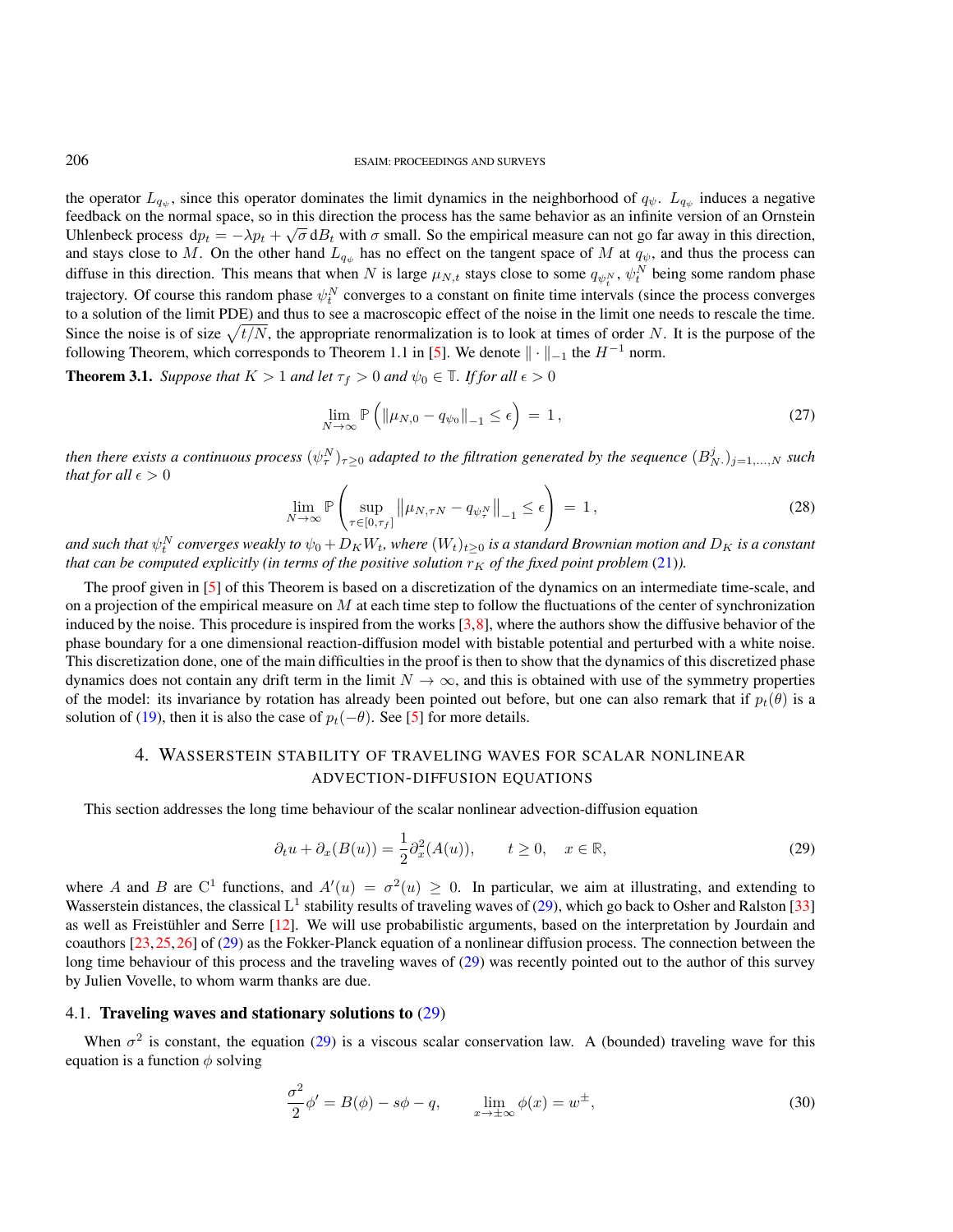where the speed of the wave *s* and  $w^- \neq w^+$  satisfy the Rankine-Hugoniot condition

<span id="page-14-1"></span>
$$
s = \frac{B(w^{+}) - B(w^{-})}{w^{+} - w^{-}},
$$
\n(31)

which implies  $q = B(w^{\pm}) - sw^{\pm}$ . In the sequel, the boundedness will be implicitly assumed and therefore  $\phi$  will only be referred to as a *traveling wave*.

By the Cauchy-Lipschitz Theorem, for a solution to [\(30\)](#page-13-1) to exist, it is necessary and sufficient that  $q \neq B(w) - sw$ for *w* strictly between *w*<sup>−</sup> and *w*<sup>+</sup>, which is usually called the Oleĭnik *E*-condition [\[32\]](#page-18-13). Under this condition, all the traveling waves are translations of each other. If  $w^- < w^+$ , the Oleĭnik *E*-condition rewrites

$$
\forall w \in (w^-, w^+), \qquad \frac{B(w) - B(w^-)}{w - w^-} > \frac{B(w^+) - B(w^-)}{w^+ - w^-},\tag{32}
$$

that is to say the graph of *B* remains strictly above the line segment joining the points  $(w^-, B(w^-))$  and  $(w^+, B(w^+))$ , and it implies that  $\phi' > 0$  on  $\mathbb{R}$ , so that  $\phi$  increases from  $w^-$  to  $w^+$ . If  $w^- > w^+$ , then the graph of *B* must remain strictly below this line segment, and  $\phi$  decreases from  $w^-$  to  $w^+$ .

If  $\phi$  is a traveling wave of [\(29\)](#page-13-0), it is immediate that  $u(t, x) := \phi(x - st)$  solves (29). If  $s = 0$ , then *u* is a stationary solution to  $(29)$ . It has been known since the works by Il'in and Oleĭnik  $[21, 22]$  $[21, 22]$  $[21, 22]$  that traveling waves describe the long time behavior of solutions to [\(29\)](#page-13-0). The following  $L^1$  stability theorem is due Freistühler and Serre [[12\]](#page-17-16) and is based on a former result by Osher and Ralston [\[33\]](#page-18-9).

<span id="page-14-2"></span>**Theorem 4.1** (Freistühler and Serre). Let  $\phi$  be a traveling wave of [\(29\)](#page-13-0) and  $u_0$  such that  $u_0 - \phi \in L^1(\mathbb{R})$ . The solution  $u(t, x)$  *of* [\(29\)](#page-13-0) *with initial datum*  $u_0$  *satisfies* 

$$
\lim_{t \to +\infty} ||u(t, \cdot) - \phi(\cdot - st + \delta)||_{L^{1}(\mathbb{R})} = 0,
$$
\n(33)

*where the phase shift δ is defined by*

<span id="page-14-0"></span>
$$
\delta := \frac{1}{w^+ - w^-} \int_{x \in \mathbb{R}} (u_0(x) - \phi(x)) \, dx.
$$
 (34)

Note that the definition  $(34)$  of  $\delta$  ensures that

<span id="page-14-4"></span>
$$
\int_{x \in \mathbb{R}} (u_0(x) - \phi(x + \delta)) \, \mathrm{d}x = 0. \tag{35}
$$

For a nonconstant diffusion coefficient  $\sigma^2$ , the equation [\(30\)](#page-13-1) defining a traveling wave has to be replaced with

<span id="page-14-3"></span>
$$
\frac{1}{2}(A(\phi))' = B(\phi) - s\phi - q, \qquad \lim_{x \to \pm \infty} \phi(x) = w^{\pm}, \tag{36}
$$

where *s* is still defined in terms of  $w^- \neq w^+$  by the Rankine-Hugoniot condition [\(31\)](#page-14-1). Under the uniform ellipticity condition  $\inf_u \sigma^2(u) > 0$ , the Oleĭnik *E*-condition remains necessary and sufficient for a traveling wave to exist, and traveling waves remain monotonic on the real line. Gasnikov [\[15\]](#page-17-17) proved that, if *A* and *B* are  $C^4$  on  $[w^-, w^+]$  (or [*w* <sup>+</sup>*, w*<sup>−</sup>]), then Theorem [4.1](#page-14-2) holds without any change in its statement.

## 4.2. Probabilistic interpretation of [\(29\)](#page-13-0)

Traveling waves to [\(29\)](#page-13-0) with  $w^- = 0$  and  $w^+ = 1$  can be interpreted as cumulative distribution functions (CDFs) of probability measures on the real line. If we assume that the initial datum  $u_0$  of [\(29\)](#page-13-0) is also the CDF of a probability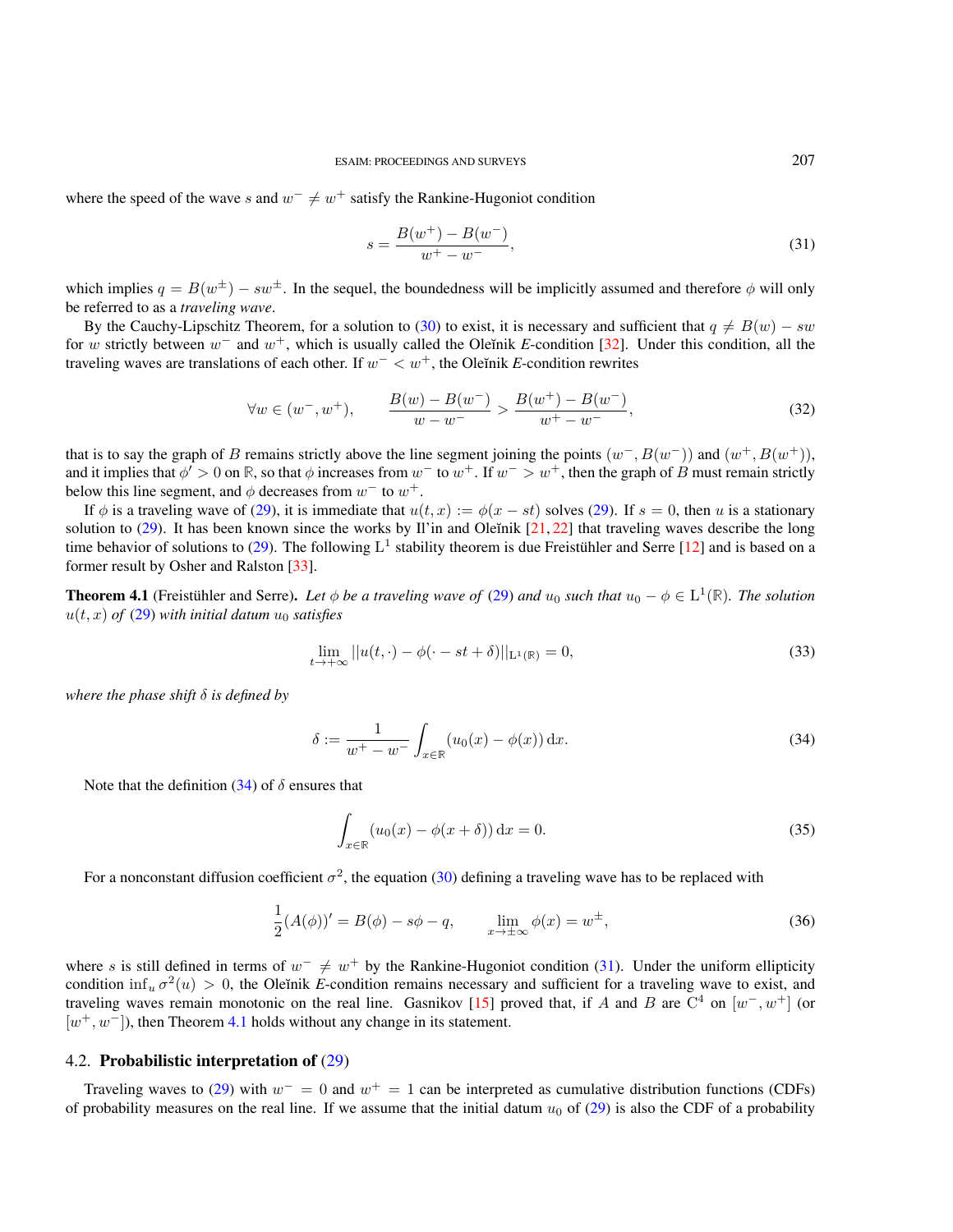#### 208 ESAIM: PROCEEDINGS AND SURVEYS

measure *m*, then  $u(t, \cdot)$  remains the CDF of a probability measure  $P_t$  at all times. Besides, taking the space derivative of [\(29\)](#page-13-0) yields the formal evolution equation

<span id="page-15-0"></span>
$$
\partial_t P_t = \frac{1}{2} \partial_x^2 \left( \sigma^2 (H \ast P_t(x)) P_t \right) - \partial_x \left( b (H \ast P_t(x)) P_t \right) \tag{37}
$$

for  $P_t$ , where  $b := B'$  and  $H * P_t = u(t, \cdot)$  refers to the spatial convolution of  $P_t$  with the Heaviside function. The equation [\(37\)](#page-15-0) is the Fokker-Planck equation of the diffusion process

$$
\begin{cases} dX_t = b(H * P_t(X_t)) dt + \sigma(H * P_t(X_t)) dW_t, \\ P_t \text{ is the law of } X_t, \end{cases}
$$
\n(38)

where  $(W_t)_{t>0}$  is a standard real Brownian motion, and  $X_0$  is distributed according to  $m$ , independently of  $(W_t)_{t>0}$ . Note that the coefficients of this stochastic differential equation depend on the law  $P_t$  of  $X_t$ , which is the trace of the nonlinearity of the Fokker-Planck equation [\(37\)](#page-15-0). Therefore, the process  $(X_t)_{t\geq0}$  is said to be *nonlinear in McKean's sense*.

The existence and uniqueness of the nonlinear process  $(X_t)_{t\geq 0}$  were established in [\[26\]](#page-18-12) under the assumptions that *b* and  $\sigma^2$  are continuous on [0, 1], *m* have a finite first order moment,  $\sigma^2(u) > 0$  on (0, 1) and:

- if  $\sigma^2(0) = 0$ , then  $u_0(x) > 0$  for all  $x \in \mathbb{R}$ ;
- if  $\sigma^2(1) = 0$ , then  $u_0(x) < 1$  for all  $x \in \mathbb{R}$ ;

where  $u_0 := H * m$  is the CDF of the initial distribution m.

<span id="page-15-2"></span>**Remark 4.2.** The assumption on the finiteness of the first order moment of m is natural in order to obtain  $L^1$  stability results on the solution to [\(29\)](#page-13-0). Indeed, in general, if  $F_1$  and  $F_2$  are the CDFs of probability measures  $m_1$  and  $m_2$  on  $\mathbb{R}$ , then  $||F_1 - F_2||_{L^1(\mathbb{R})}$  need not be finite, but if we assume in addition that the first order moments of  $m_1$  and  $m_2$  are finite, then  $||F_1 - F_2||_{\mathbb{L}^1(\mathbb{R})} < +\infty$ , and the difference between the expectations of  $m_1$  and  $m_2$  is given by

$$
\int_{x \in \mathbb{R}} x m_1(\, \mathrm{d}x) - \int_{x \in \mathbb{R}} x m_2(\, \mathrm{d}x) = \int_{x \in \mathbb{R}} (F_1(x) - F_2(x)) \, \mathrm{d}x. \tag{39}
$$

We first provide a probabilistic interpretation of the speed *s* of a traveling wave as the average velocity of the nonlinear process  $(X_t)_{t>0}$ . Indeed, the expectation of  $X_t$  satisfies

$$
\mathbb{E}[X_t] = \mathbb{E}[X_0] + \int_{s=0}^t \mathbb{E}[b(H * P_s(X_s))] \, \mathrm{d}s. \tag{40}
$$

Besides, it was proved in [\[26\]](#page-18-12) that, d*s*-almost everywhere, the measure *P<sup>s</sup>* does not weight points, which implies that  $H * P_s(X_s)$  is uniformly distributed on [0, 1]. We therefore rewrite

<span id="page-15-3"></span>
$$
\mathbb{E}[X_t] = \mathbb{E}[X_0] + \int_{s=0}^t \int_{u=0}^1 b(u) \, \mathrm{d}u \, \mathrm{d}s = \mathbb{E}[X_0] + st,\tag{41}
$$

where *s* is given by the Rankine-Hugoniot condition  $s = B(1) - B(0)$ .

We now describe the long time behaviour of the nonlinear process in terms of traveling waves. We first discuss conditions ensuring that traveling waves are well defined thanks to the following lemma, which was obtained in [\[26,](#page-18-12) Proposition 4.1 and Corollary 4.4] by solving [\(36\)](#page-14-3) explicitly.

<span id="page-15-1"></span>**Lemma 4.3.** Assume that  $b$  and  $\sigma^2$  are continuous on  $[0,1]$ , that A is increasing on  $[0,1]$ , and that the Oleĭnik E-condition

<span id="page-15-4"></span>
$$
\forall u \in (0,1), \qquad B(u) > B(0) + su \tag{42}
$$

*is satisfied, where s is defined by the Rankine-Hugoniot condition*  $s = B(1) - B(0)$ *.*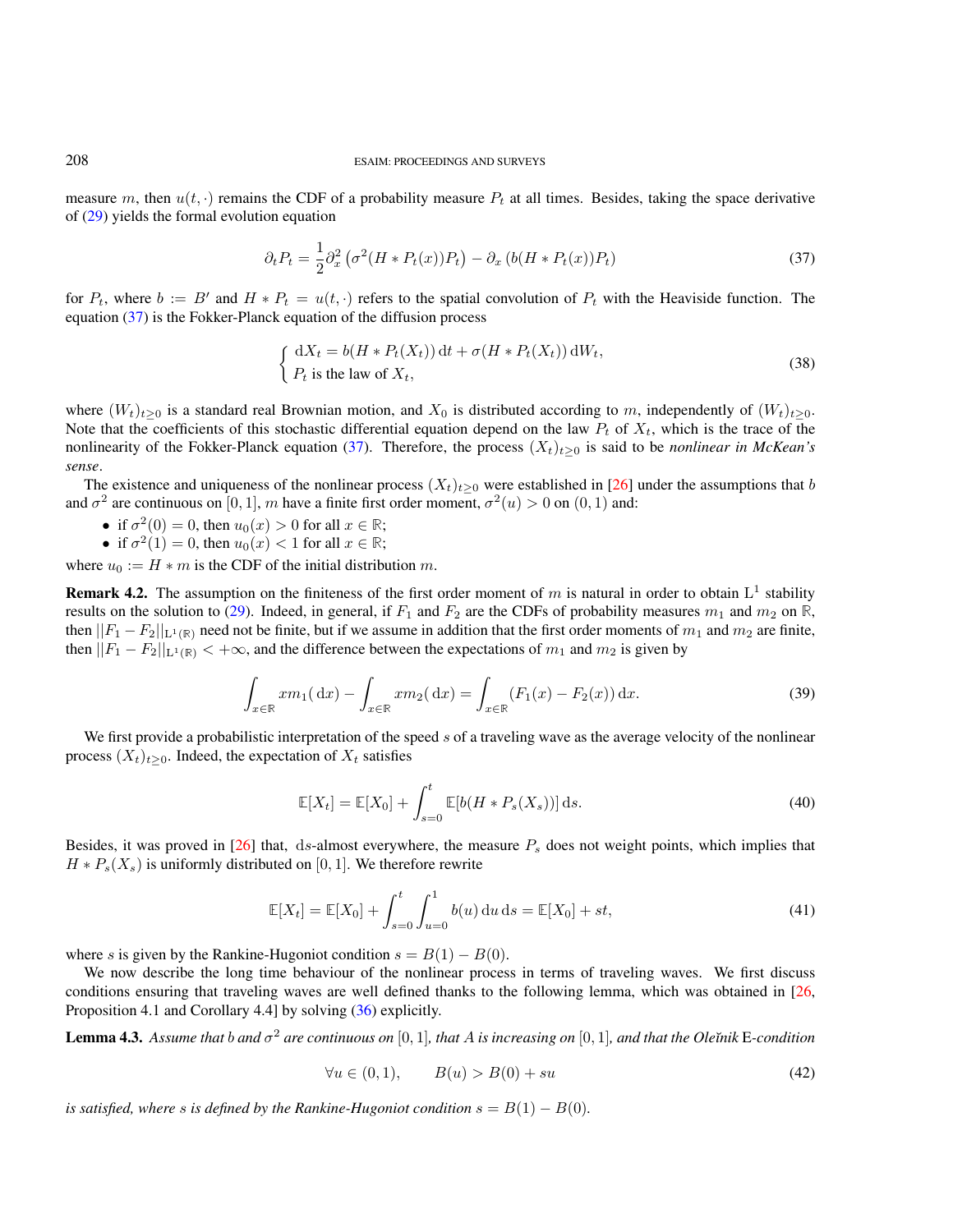*Then there exists a traveling wave φ increasing from* 0 *to* 1*, and all such traveling waves are translations of each other. Besides, the probability measure with CDF φ has a finite first order moment if and only if*

<span id="page-16-0"></span>
$$
\int_{u=0}^{1/2} \frac{u\sigma^2(u)}{B(u) - B(0) - su} du + \int_{u=1/2}^{1} \frac{(1-u)\sigma^2(u)}{B(u) - B(0) - su} du < +\infty.
$$
 (43)

Let us mention that, if the Oleĭnik *E*-condition is relaxed by allowing that  $B(u) = B(0) + su$  for some  $u \in (0,1)$  such that  $\sigma^2(u) = 0$ , then one can exhibit traveling waves that are not translations of each other, see [\[26,](#page-18-12) Remark 4.2].

Let us now fix a probability measure *m* with finite first order moment, and let  $\phi$  be given by Lemma [4.3.](#page-15-1) If [\(43\)](#page-16-0) holds, then by Remark [4.2,](#page-15-2)  $u_0 - \phi \in L^1(\mathbb{R})$ ; besides, choosing the phase shift  $\delta$  in order to satisfy [\(35\)](#page-14-4) amounts to selecting  $u_{\infty} = \phi(\cdot + \delta)$  having the same expectation as  $u_0$ . By [\(41\)](#page-15-3), we already know that the expectation of  $X_t - st$  is constant and equal to the expectation of  $u_{\infty}$ . Theorem [4.1](#page-14-2) contains the much stronger statement that the long time behaviour of this process is described by the stationary wave  $u_{\infty}$ , in the sense that the CDF of  $X_t - st$  converges to  $u_{\infty}$  in  $L^1(\mathbb{R})$ . In the next subsection, we extend this result to Wasserstein distances.

### 4.3. Contraction and convergence to equilibrium in Wasserstein distance

We recall that the Wasserstein distance of order  $p \in [1, +\infty)$  between two probability measures on the real line with respective CDFs  $F_1$  and  $F_2$  is given by

$$
\mathcal{W}_p(F_1, F_2) := \left( \int_{w=0}^1 |F_1^{-1}(w) - F_2^{-1}(w)|^p \, dw \right)^{1/p},\tag{44}
$$

where the pseudo-inverse  $F^{-1}$  of a CDF F is defined by  $F^{-1}(w) := \inf\{x \in \mathbb{R} : F(x) \ge w\}$  for all  $w \in (0,1)$ . Note that, in particular,

<span id="page-16-2"></span>
$$
W_1(F_1, F_2) = ||F_1 - F_2||_{L^1(\mathbb{R})}.
$$
\n(45)

Our first result is the following Wasserstein contraction property of  $(29)$ . Given two CDFs  $u_0$ ,  $v_0$  on the real line, we now denote by  $u_t := u(t, \cdot)$  and  $v_t := v(t, \cdot)$  the corresponding solutions to [\(29\)](#page-13-0).

<span id="page-16-1"></span>**Proposition 4.4.** Assume that *b* and  $\sigma^2$  are continuous on [0,1], that A is increasing on [0,1] and that m has a finite first *order moment. For all*  $p \in [1, +\infty)$ *,* 

- *if*  $W_p(u_0, v_0) = +\infty$ *, then*  $W_p(u_t, v_t) = +\infty$  *for all*  $t \ge 0$ *;*
- *if*  $W_p(u_0, v_0) < +\infty$ , then  $t \mapsto W_p(u_t, v_t)$  is nonincreasing on  $[0, +\infty)$ .

The proof of Proposition [4.4](#page-16-1) is detailed in [\[26,](#page-18-12) Proposition 3.1]. It is entirely probabilistic, and relies on a coupling argument for the order statistics of a system of mean-field interacting particles approximating  $u_t$  and  $v_t$ . We note that, by [\(45\)](#page-16-2), the case  $p = 1$  of Proposition [4.4](#page-16-1) is nothing but the classical  $L<sup>1</sup>$  stability estimate

$$
\forall t \ge 0, \qquad ||u_t - v_t||_{\mathcal{L}^1(\mathbb{R})} \le ||u_0 - v_0||_{\mathcal{L}^1(\mathbb{R})} \tag{46}
$$

for [\(29\)](#page-13-0). Similar Wasserstein estimates were obtained for scalar conservation laws, that is to say  $\sigma^2 = 0$  in our setting, by Bolley, Brenier and Loeper in [\[6\]](#page-17-18).

Assuming classical regularity for *u* and *v*, one can actually go deeper into the description of the evolution of  $W_p(u_t, v_t)$ . Indeed, observing that the pseudo-inverse  $u_t^{-1}(w)$  of the CDF  $u_t$  satisfies the equation

$$
\partial_t u_t^{-1} = b(w) - \partial_w \left( \frac{\sigma^2(w)}{2\partial_w u_t^{-1}} \right),\tag{47}
$$

one can derive the explicit formula for the time derivative of  $W_p(u_t, v_t)$ :

$$
\frac{\mathrm{d}}{\mathrm{d}t} \mathcal{W}_p(u_t, v_t)^p = -\frac{p(p-1)}{2} \int_{w=0}^1 \sigma^2(w) |u_t^{-1} - v_t^{-1}|^{p-2} \frac{\left(\partial_w u_t^{-1} - \partial_w v_t^{-1}\right)^2}{\partial_w u_t^{-1} \partial_w v_t^{-1}} \, \mathrm{d}w. \tag{48}
$$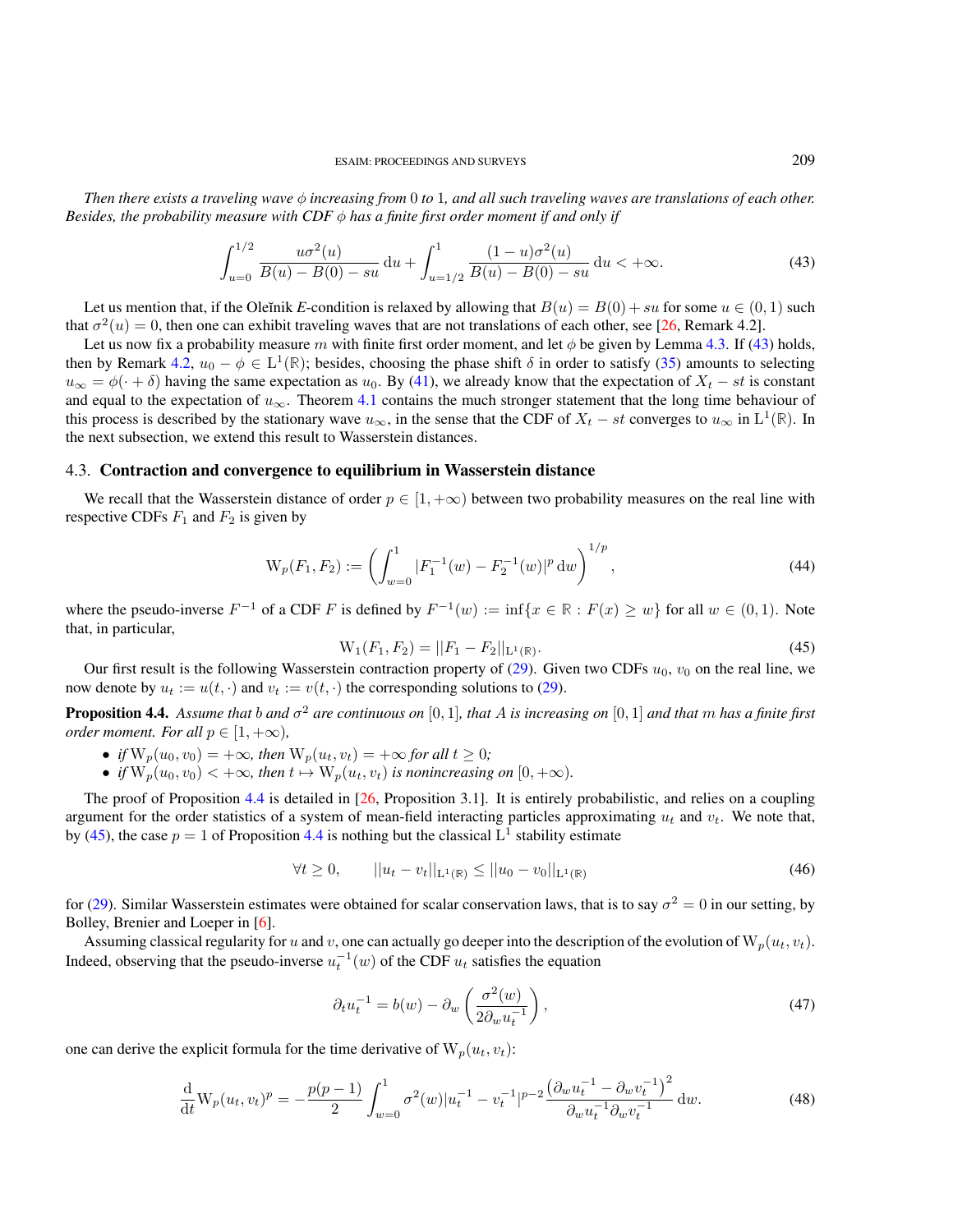This leads to the following convergence theorem, which is the main result of [\[26\]](#page-18-12) and readily extends Theorem [4.1](#page-14-2) to Wasserstein distances.

# <span id="page-17-19"></span>Theorem 4.5. *Assume that:*

- *b is*  $C^{1+\beta}$  *on*  $[0,1]$ *,*  $\sigma^2$  *is positive and*  $C^{2+\beta}$  *on*  $[0,1]$ *, and the equilibrium conditions* [\(42\)](#page-15-4) *and* [\(43\)](#page-16-0) *hold*;
- *the probability measure m has a finite first order moment;*
- the Wasserstein distance of order 2 between  $u_0 := H * m$  and any traveling wave  $\phi$  increasing from 0 to 1 is *finite.*

*Let us denote by*  $u_{\infty}$  *the traveling wave with the same expectation as*  $u_0$ *. Then, for all*  $p \geq 2$  *such that*  $W_p(u_0, u_{\infty})$  < +∞*, we have*

$$
\forall 1 \le q < p, \qquad \lim_{t \to +\infty} \mathcal{W}_q(u(t, \cdot), u_\infty(\cdot - st)) = 0. \tag{49}
$$

#### 4.4. Conclusion

We have interpreted the scalar nonlinear advection-diffusion equation [\(29\)](#page-13-0), with a CDF as an initial datum, as the Fokker-Planck equation of a nonlinear diffusion process  $(X_t)_{t>0}$ . The expectation of this process evolves linearly in time, at a velocity given by the speed of traveling waves of  $(29)$  increasing from 0 to 1. Under the Oleĭnik *E*-condition  $(42)$ , Theorem [4.1](#page-14-2) shows that the fluctuation of  $X_t$  around st converges, in  $L^1(\mathbb{R})$ , to an equilibrium distribution described by the traveling wave having the same expectation as  $X_t - st$ . Theorem [4.5](#page-17-19) extends this result to Wasserstein distance.

The probabilistic interpretation of [\(29\)](#page-13-0) can also lead to further developments on Theorems [4.1](#page-14-2) and [4.5.](#page-17-19) For example, in the case of a constant diffusion coefficient  $\sigma^2$ , an exponential rate of decay to equilibrium for  $X_t - st$  was obtained in [\[25\]](#page-18-11), for initial distributions close to the equilibrium distribution. The decay was expressed in  $\chi_2$  distance, and using the trans-port chi-square inequality of [\[24\]](#page-18-16), it can be translated in quadratic Wasserstein distance. We refer to [\[26,](#page-18-12) Subsection 4.3] for details in this direction.

#### **REFERENCES**

- <span id="page-17-9"></span>[1] J.-B. Bardet, A. Christen, A. Guillin, F. Malrieu, and P.-A. Zitt. Total variation estimates for the TCP process. *Electron. J. Probab*, 18(10):1–21, 2013.
- <span id="page-17-8"></span>[2] P. Bertail, S. Clémençon, and J. Tressou. A storage model with random release rate for modeling exposure to food contaminants. Math. Biosci. *Eng.*, 5(1):35–60, 2008.
- <span id="page-17-14"></span>[3] L. Bertini, S. Brassesco, and P. Buttà. Soft and hard wall in a stochastic reaction diffusion equation. Arch. Ration. Mech. Anal., 190:307-345, 2008.
- <span id="page-17-10"></span>[4] L. Bertini, G. Giacomin, and K. Pakdaman. Dynamical aspects of mean field plane rotators and the Kuramoto model. *Journal of Statistical Physics*, 138:270–290, 2010.
- <span id="page-17-12"></span>[5] L. Bertini, G. Giacomin, and C. Poquet. Synchronisation and random long time dynamics for mean-field plane rotators. *Probab. Theory Relat. Fields*, 2013.
- <span id="page-17-18"></span>[6] F. Bolley, Y. Brenier, and G. Loeper. Contractive metrics for scalar conservation laws. *J. Hyperbolic Differ. Equ.*, 2(1):91–107, 2005.
- <span id="page-17-7"></span>[7] F. Bouguet. Quantitative speeds of convergence for exposure to food contaminants. Preprint available on arXiv, to appear in ESAIM P& S, 2013.
- <span id="page-17-15"></span>[8] S. Brassesco, A. De Masi, and E. Presutti. Brownian fluctuations of the interface in the *d* = 1 Ginzburg-Landau equation with noise. *Annal. Inst. H. Poincare´*, 31:81–118, 1995.
- <span id="page-17-6"></span>[9] M. H. A. Davis. *Markov models and optimization*, volume 49 of *Monographs on Statistics and Applied Probability*. Chapman & Hall, London, 1993.
- <span id="page-17-4"></span>[10] D. Down, S. P. Meyn, and R. L. Tweedie. Exponential and uniform ergodicity of Markov processes. *Ann. Probab.*, 23(4):1671–1691, 1995.
- <span id="page-17-0"></span>[11] J. Fontbona and F. Panloup. Rate of convergence to equilibrium of fractional driven stochastic differential equations with some multiplicative noise. *Preprint available at http://hal.archives-ouvertes.fr/hal-00989414*, pages 1–34, 2014.
- <span id="page-17-16"></span>[12] H. Freistühler and D. Serre. L<sup>1</sup> stability of shock waves in scalar viscous conservation laws. *Comm. Pure Appl. Math.*, 51(3):291-301, 1998.
- <span id="page-17-5"></span>[13] S. Gadat, F. Panloup, and S. Saadane. Regret bounds for narendra-shapiro bandit algorithms. Preprint available on arXiv n◦ 1502.04874, 2015.
- <span id="page-17-13"></span>[14] J. Gärtner. On McKean-Vlasov limit for interacting diffusions. *Math. Nachr.*, 137:197-248, 1988.
- <span id="page-17-17"></span>[15] A. V. Gasnikov. Time-asymptotic behavior of the solution of the initial Cauchy problem for a conservation law with nonlinear divergent viscosity. *Izv. Ross. Akad. Nauk Ser. Mat.*, 73(6):39–76, 2009.
- <span id="page-17-11"></span>[16] G. Giacomin, K. Pakdaman, and X. Pellegrin. Global attractor and asymptotic dynamics in the Kuramoto model for coupled noisy phase oscillators. *Nonlinearity*, 25:1247–1273, 2012.
- <span id="page-17-1"></span>[17] M. Hairer. Ergodicity of stochastic differential equations driven by fractional Brownian motion. *Ann. Probab.*, 33(2):703–758, 2005.
- <span id="page-17-2"></span>[18] M. Hairer and A. Ohashi. Ergodic theory for SDEs with extrinsic memory. *Ann. Probab.*, 35(5):1950–1977, 2007.
- <span id="page-17-3"></span>[19] M. Hairer and N. S. Pillai. Regularity of laws and ergodicity of hypoelliptic SDEs driven by rough paths. *Ann. Probab.*, 41(4):2544–2598, 2013.